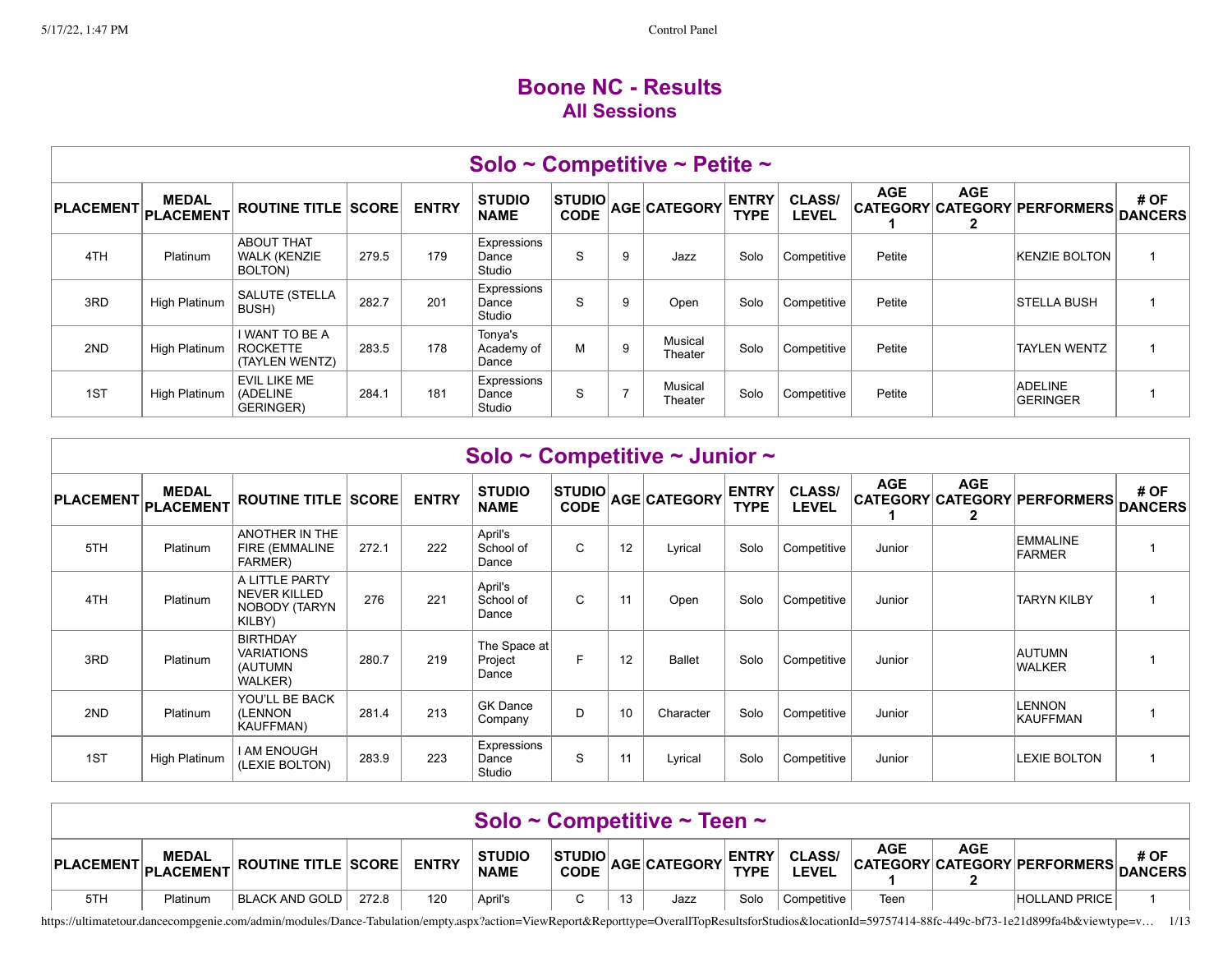|     |               | (HOLLAND PRICE)                          |       |     | School of<br>Dance             |   |    |              |      |             |      |                      |  |
|-----|---------------|------------------------------------------|-------|-----|--------------------------------|---|----|--------------|------|-------------|------|----------------------|--|
| 4TH | Platinum      | <b>RAIN (BAILEY</b><br><b>BUMGARNER)</b> | 278.3 | 116 | Tonya's<br>Academy of<br>Dance | M | 14 | Contemporary | Solo | Competitive | Teen | BAILEY<br>BUMGARNER  |  |
| 3RD | High Platinum | <b>OVERDOSE (ELLA</b><br>YELTON)         | 285   | 117 | April's<br>School of<br>Dance  | C | 14 | Contemporary | Solo | Competitive | Teen | <b>ELLA YELTON</b>   |  |
| 2ND | High Platinum | <b>TOUCH (LEXI</b><br>PIERCE)            | 285.9 | 115 | <b>Tenth Talent</b>            | N | 13 | Contemporary | Solo | Competitive | Teen | <b>LEXI PIERCE</b>   |  |
| 1ST | High Platinum | THE END (MAYA<br>COLEMAN)                | 289.5 | 114 | Tonya's<br>Academy of<br>Dance | M | 15 | Contemporary | Solo | Competitive | Teen | <b>IMAYA COLEMAN</b> |  |

|                  |                           |                                            |       |              |                                |                              |    | Solo ~ Competitive ~ Senior ~ |                             |                        |            |                     |                                 |                        |
|------------------|---------------------------|--------------------------------------------|-------|--------------|--------------------------------|------------------------------|----|-------------------------------|-----------------------------|------------------------|------------|---------------------|---------------------------------|------------------------|
| <b>PLACEMENT</b> | <b>MEDAL</b><br>PLACEMENT | <b>ROUTINE TITLE SCORE</b>                 |       | <b>ENTRY</b> | <b>STUDIO</b><br><b>NAME</b>   | <b>STUDIO</b><br><b>CODE</b> |    | AGE CATEGORY                  | <b>ENTRY</b><br><b>TYPE</b> | <b>CLASS/</b><br>LEVEL | <b>AGE</b> | AGE<br>$\mathbf{2}$ | CATEGORY CATEGORY PERFORMERS    | # OF<br><b>DANCERS</b> |
| 5TH              | Platinum                  | THIS IS MY NOW<br>(NATALIE)<br>ROBERTS)    | 271.7 | 162          | Tonya's<br>Academy of<br>Dance | M                            | 18 | Lyrical                       | Solo                        | Competitive            | Senior     |                     | NATALIE<br><b>ROBERTS</b>       |                        |
| 4TH              | Platinum                  | <b>DIFFERENT</b><br>(LIDEA FALLS)          | 274.9 | 131          | Project One<br>Dance<br>Studio |                              | 16 | Lyrical                       | Solo                        | Competitive            | Senior     |                     | LIDEA FALLS                     |                        |
| 3RD              | Platinum                  | <b>ALREADY GONE</b><br>(NICOLE<br>ROBERTS) | 275.2 | 129          | Tonya's<br>Academy of<br>Dance | M                            | 16 | Lyrical                       | Solo                        | Competitive            | Senior     |                     | <b>NICOLE</b><br><b>ROBERTS</b> |                        |
| 2ND              | Platinum                  | <b>RESCUE ME</b><br>(KATELIN BROWN)        | 277.9 | 128          | Tonya's<br>Academy of<br>Dance | M                            | 18 | Contemporary                  | Solo                        | Competitive            | Senior     |                     | KATELIN<br><b>BROWN</b>         |                        |
| 1ST              | Platinum                  | I AM HUMAN<br>(LAKYN FAW)                  | 278.4 | 126          | Tonya's<br>Academy of<br>Dance | M                            | 17 | Contemporary                  | Solo                        | Competitive            | Senior     |                     | <b>LAKYN FAW</b>                |                        |

|     |                                            |                                                                                                       |       |              |                                |                              |   | Solo ~ Performance ~ Mini ~ |                             |                               |            |                 |                                    |                        |
|-----|--------------------------------------------|-------------------------------------------------------------------------------------------------------|-------|--------------|--------------------------------|------------------------------|---|-----------------------------|-----------------------------|-------------------------------|------------|-----------------|------------------------------------|------------------------|
|     | <b>MEDAL</b><br><b>PLACEMENT</b> PLACEMENT | <b>ROUTINE TITLE SCORE</b>                                                                            |       | <b>ENTRY</b> | <b>STUDIO</b><br><b>NAME</b>   | <b>STUDIO</b><br><b>CODE</b> |   | AGE CATEGORY                | <b>ENTRY</b><br><b>TYPE</b> | <b>CLASS/</b><br><b>LEVEL</b> | <b>AGE</b> | <b>AGE</b><br>2 | CATEGORY CATEGORY PERFORMERS       | # OF<br><b>DANCERS</b> |
| 6TH | Platinum                                   | <b>DREAM (BELLA</b><br>PENNINGTON)                                                                    | 271.9 | 168          | Dancin<br>Debbies              | B                            | 6 | Lyrical                     | Solo                        | Performance                   | Mini       |                 | <b>BELLA</b><br><b>PENNINGTON</b>  |                        |
| 5TH | Platinum                                   | <b>ITSY BITSY</b><br><b>TEENIE WEENIE</b><br>YELLOW POLKA<br><b>DOT BIKINI</b><br>(ANSLEY<br>CHATHAM) | 272.3 | 172          | Tonya's<br>Academy of<br>Dance | М                            | 5 | Jazz                        | Solo                        | Performance                   | Mini       |                 | <b>ANSLEY</b><br><b>CHATHAM</b>    |                        |
| 4TH | Platinum                                   | <b>GIVE IT SOME</b><br>ZAZZ (LANDREY<br>CARPENTER)                                                    | 272.4 | 176          | Dancin<br><b>Debbies</b>       | B                            |   | Musical<br>Theater          | Solo                        | Performance                   | Mini       |                 | <b>LANDREY</b><br><b>CARPENTER</b> |                        |
| 3RD | Platinum                                   | YOU'RE NEVER<br><b>FULLY DRESSED</b>                                                                  | 275.3 | 177          | Dancin<br><b>Debbies</b>       | B                            | 6 | Musical<br>Theater          | Solo                        | Performance                   | Mini       |                 | KAIYAH MILLER                      |                        |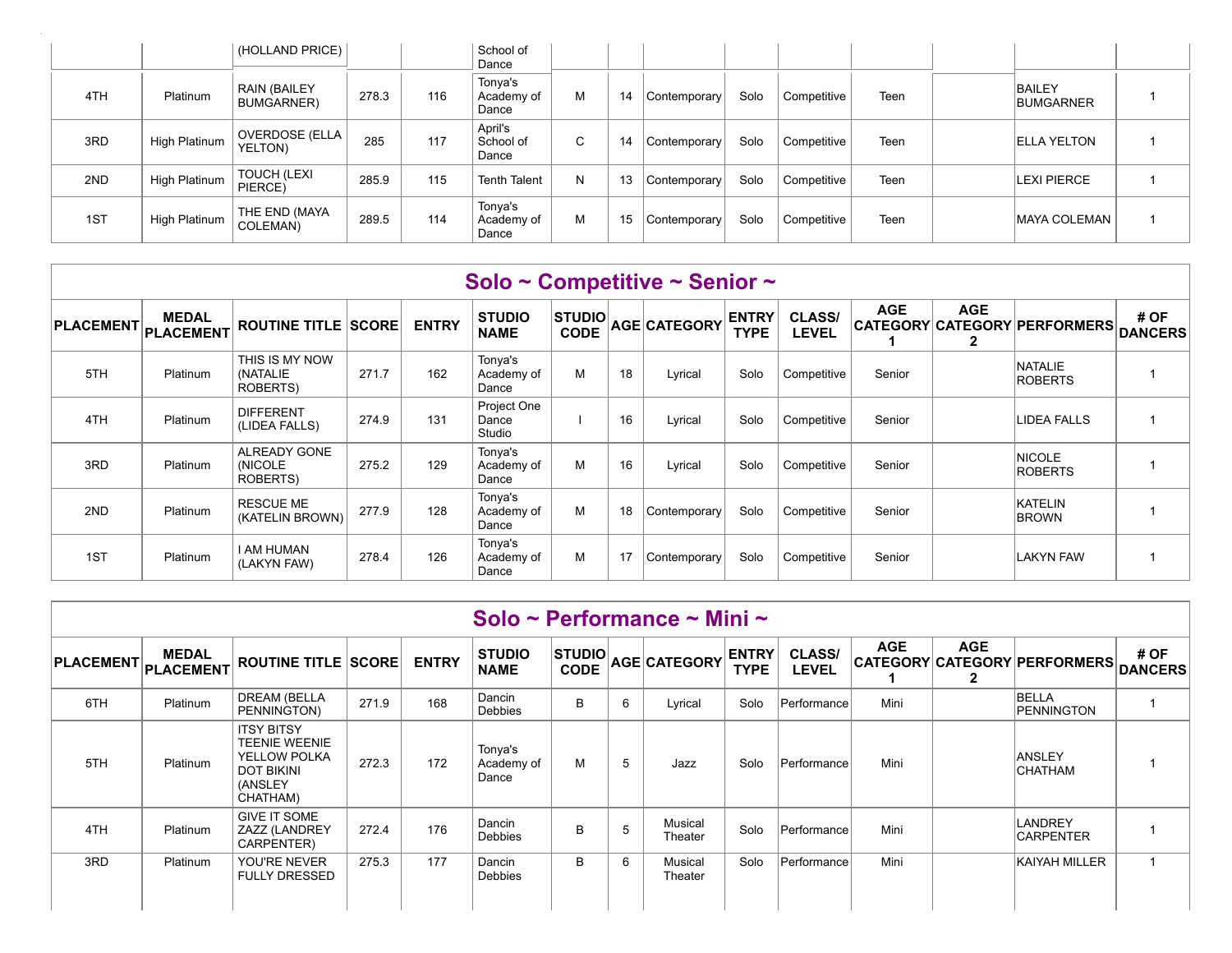|     |               | WITHOUT A SMILE  <br>(KAIYAH MILLER)               |       |     |                                |  |      |      |             |      |                    |  |
|-----|---------------|----------------------------------------------------|-------|-----|--------------------------------|--|------|------|-------------|------|--------------------|--|
| 2ND | Platinum      | TIMBER (HAVEN<br>DAVIS)                            | 278.8 | 174 | Haven Davis                    |  | Jazz | Solo | Performance | Mini | <b>HAVEN DAVIS</b> |  |
| 1ST | High Platinum | WHEN I GET MY<br>  NAME IN LIGHTS<br>(MIA JOHNSON) | 283.5 | 173 | Tonya's<br>Academy of<br>Dance |  | Jazz | Solo | Performance | Mini | IMIA JOHNSON       |  |

|           |                           |                                                                          |       |              |                                        |                              |                | Solo ~ Performance ~ Petite ~ |                             |                               |                 |                            |                                       |                        |
|-----------|---------------------------|--------------------------------------------------------------------------|-------|--------------|----------------------------------------|------------------------------|----------------|-------------------------------|-----------------------------|-------------------------------|-----------------|----------------------------|---------------------------------------|------------------------|
| PLACEMENT | <b>MEDAL</b><br>PLACEMENT | <b>ROUTINE TITLE SCORE</b>                                               |       | <b>ENTRY</b> | <b>STUDIO</b><br><b>NAME</b>           | <b>STUDIO</b><br><b>CODE</b> |                | <b>AGE CATEGORY</b>           | <b>ENTRY</b><br><b>TYPE</b> | <b>CLASS/</b><br><b>LEVEL</b> | <b>AGE</b><br>1 | <b>AGE</b><br>$\mathbf{2}$ | CATEGORY CATEGORY PERFORMERS          | # OF<br><b>DANCERS</b> |
| 10TH      | Platinum                  | <b>CROWN UP</b><br><b>(TRISTEN)</b><br>MITCHELL)                         | 267.3 | 187          | Just Dancin'<br>Dance<br>Studio        | H                            | $\overline{7}$ | Jazz                          | Solo                        | Performance                   | Petite          |                            | <b>TRISTEN</b><br><b>MITCHELL</b>     | $\mathbf{1}$           |
| 9TH       | Platinum                  | <b>ABOVE IT ALL</b><br>(JAIDEN HOWELL)                                   | 267.8 | 184          | Dancin<br><b>Debbies</b>               | B                            | $\overline{7}$ | Lyrical                       | Solo                        | Performance                   | Petite          |                            | <b>JAIDEN HOWELL</b>                  | $\mathbf{1}$           |
| 8TH       | Platinum                  | <b>FAIRYDOLL</b><br><b>VARIATION (PIPER</b><br>WEBB)                     | 269   | 194          | Northwestern<br><b>Studios</b>         | Е                            | 9              | <b>Ballet</b>                 | Solo                        | Performance                   | Petite          |                            | <b>PIPER WEBB</b>                     | $\mathbf{1}$           |
| 7TH       | Platinum                  | <b>SOMEWHERE</b><br><b>OVER THE</b><br><b>RAINBOW</b><br>(SYDNEY LIDDLE) | 270   | 183          | April's<br>School of<br>Dance          | $\mathsf{C}$                 | 9              | Lyrical                       | Solo                        | Performance                   | Petite          |                            | <b>SYDNEY LIDDLE</b>                  | $\mathbf{1}$           |
| 6TH       | Platinum                  | LET ME<br><b>ENTERTAIN YOU</b><br>(MALORIE<br><b>HARLESS)</b>            | 271   | 192          | Northwestern<br><b>Studios</b>         | E                            | 9              | Musical<br>Theater            | Solo                        | Performance                   | Petite          |                            | <b>MALORIE</b><br><b>HARLESS</b>      | $\mathbf{1}$           |
| 5TH       | Platinum                  | CAT IN THE HAT<br>(SCARLETT<br>BRYAN)                                    | 271.7 | 195          | Tonya's<br>Academy of<br>Dance         | м                            | $\overline{7}$ | Character                     | Solo                        | Performance                   | Petite          |                            | <b>SCARLETT</b><br><b>BRYAN</b>       | $\mathbf{1}$           |
| 4TH       | Platinum                  | <b>LITTLE BITTY</b><br>PRETTY ONE<br>(KINLEY<br>SULLIVAN)                | 271.9 | 193          | Just Dancin'<br>Dance<br>Studio        | H                            | 8              | Tap                           | Solo                        | Performance                   | Petite          |                            | <b>KINLEY</b><br><b>SULLIVAN</b>      | $\mathbf{1}$           |
| 3RD       | Platinum                  | <b>BOUNCE TO THE</b><br><b>BEAT (BELLA</b><br><b>WARLICK)</b>            | 272.1 | 190          | <b>Main Street</b><br>Dance<br>Academy | U                            | $\overline{7}$ | Jazz                          | Solo                        | Performance                   | Petite          |                            | <b>BELLA WARLICK</b>                  | $\mathbf{1}$           |
| 2ND       | Platinum                  | <b>CALIFORNIA</b><br><b>GIRLS (STERLING</b><br><b>FINKELSTEIN)</b>       | 272.8 | 189          | <b>Tenth Talent</b>                    | N                            | 8              | Jazz                          | Solo                        | Performance                   | Petite          |                            | <b>STERLING</b><br><b>FINKELSTEIN</b> | $\mathbf{1}$           |
| 1ST       | Platinum                  | <b>MEETING IN THE</b><br><b>LADIES ROOM</b><br>(LACEY KILLINGS)          | 274   | 188          | <b>Tenth Talent</b>                    | N                            | $\overline{7}$ | Jazz                          | Solo                        | Performance                   | Petite          |                            | <b>LACEY KILLINGS</b>                 | $\mathbf{1}$           |

|      |          |                                                  |       |     |                              |                              |    | Solo ~ Performance ~ Junior ~ |                             |                               |            |            |                                      |      |
|------|----------|--------------------------------------------------|-------|-----|------------------------------|------------------------------|----|-------------------------------|-----------------------------|-------------------------------|------------|------------|--------------------------------------|------|
|      |          | PLACEMENT PLACEMENT ROUTINE TITLE SCORE ENTRY    |       |     | <b>STUDIO</b><br><b>NAME</b> | <b>STUDIO</b><br><b>CODE</b> |    | AGE CATEGORY                  | <b>ENTRY</b><br><b>TYPE</b> | <b>CLASS/</b><br><b>LEVEL</b> | <b>AGE</b> | <b>AGE</b> | CATEGORY CATEGORY PERFORMERS DANCERS | # OF |
| 10TH | Platinum | <b>MEAN GIRLS</b><br><b>(KAITLYN)</b><br>HOWELL) | 270.2 | 204 | Dancin<br>Debbies            | B                            | 12 | Lvrical                       | Solo                        | Performance                   | Junior     |            | KAITLYN<br><b>HOWELL</b>             |      |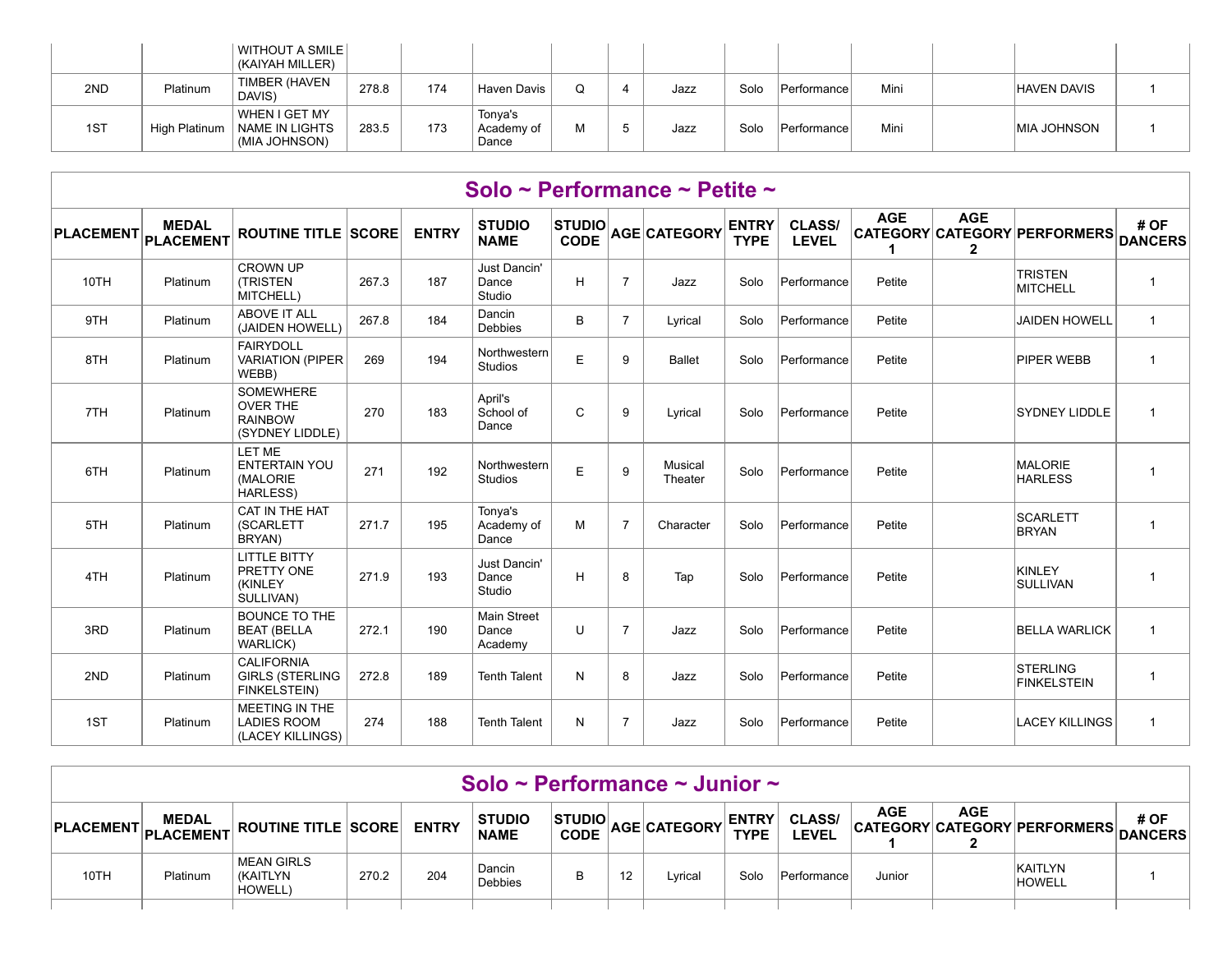| 9TH | Platinum | TITANIUM (CALLIE<br>GOODMAN)                            | 270.4 | 198 | Dancin<br><b>Debbies</b>       | B  | 12 | Contemporary | Solo | Performance | Junior | <b>CALLIE</b><br><b>GOODMAN</b>  |                |
|-----|----------|---------------------------------------------------------|-------|-----|--------------------------------|----|----|--------------|------|-------------|--------|----------------------------------|----------------|
| 8TH | Platinum | ROUTE 66<br>(CADENCE<br>GLASS)                          | 271.1 | 205 | Tonya's<br>Academy of<br>Dance | м  | 11 | Jazz         | Solo | Performance | Junior | <b>CADENCE</b><br><b>GLASS</b>   |                |
| 7TH | Platinum | <b>OCEANS</b><br><b>(KAYDENCE)</b><br>CHURCH)           | 271.3 | 203 | Tonya's<br>Academy of<br>Dance | м  | 11 | Lyrical      | Solo | Performance | Junior | <b>KAYDENCE</b><br><b>CHURCH</b> |                |
| 6TH | Platinum | <b>LET'S DANCE</b><br>(CARLEY<br>BENTLEY)               | 271.7 | 208 | Dancin<br><b>Debbies</b>       | B  | 11 | Jazz         | Solo | Performance | Junior | <b>CARLEY</b><br><b>BENTLEY</b>  |                |
| 5TH | Platinum | <b>PROFESSIONAL</b><br>(LYALL ABIGAIL)                  | 271.8 | 206 | Dancin<br><b>Debbies</b>       | B  | 11 | Jazz         | Solo | Performance | Junior | LYALL ABIGAIL                    | $\overline{1}$ |
| 4TH | Platinum | ON THE RUNWAY<br>(MCKENNA DIEHL)                        | 271.9 | 216 | <b>GK Dance</b><br>Company     | D  | 10 | Open         | Solo | Performance | Junior | <b>MCKENNA</b><br><b>DIEHL</b>   |                |
| 3RD | Platinum | PUTTIN ON THE<br><b>RITZ (MACIE</b><br>BEARD)           | 272.1 | 212 | Dancin<br><b>Debbies</b>       | B  | 11 | Tap          | Solo | Performance | Junior | <b>MACIE BEARD</b>               |                |
| 2ND | Platinum | <b>HAPPY</b><br><b>ACCIDENTS</b><br>(ADALYN<br>SHAFFER) | 278   | 218 | <b>GK Dance</b><br>Company     | D. | 12 | Open         | Solo | Performance | Junior | <b>ADALYN</b><br><b>SHAFFER</b>  |                |
| 1ST | Platinum | <b>DEM BEATS</b><br>(DREW JOHNSON)                      | 279.3 | 191 | Dancin<br><b>Debbies</b>       | B  | 10 | Jazz         | Solo | Performance | Junior | <b>DREW</b><br><b>JOHNSON</b>    |                |

|                     |              |                                                                       |       |              |                                 |                              |    | Solo ~ Performance ~ Teen ~ |                             |                               |                 |                              |                                   |                        |
|---------------------|--------------|-----------------------------------------------------------------------|-------|--------------|---------------------------------|------------------------------|----|-----------------------------|-----------------------------|-------------------------------|-----------------|------------------------------|-----------------------------------|------------------------|
| PLACEMENT PLACEMENT | <b>MEDAL</b> | <b>ROUTINE TITLE SCORE</b>                                            |       | <b>ENTRY</b> | <b>STUDIO</b><br><b>NAME</b>    | <b>STUDIO</b><br><b>CODE</b> |    | AGE CATEGORY                | <b>ENTRY</b><br><b>TYPE</b> | <b>CLASS/</b><br><b>LEVEL</b> | <b>AGE</b><br>1 | <b>AGE</b><br>$\overline{2}$ | CATEGORY CATEGORY PERFORMERS      | # OF<br><b>DANCERS</b> |
| 10TH                | Platinum     | <b>BRUISES</b><br>(WARLICK<br>CHEYENNE)                               | 269.2 | 300          | Main Street<br>Dance<br>Academy | U                            | 13 | Lyrical                     | Solo                        | Performance                   | Teen            |                              | <b>WARLICK</b><br><b>CHEYENNE</b> | $\mathbf 1$            |
| 9TH                 | Platinum     | YOU THERE<br>(HALEY HAGOOD)                                           | 269.3 | 101          | Just Dancin'<br>Dance<br>Studio | H                            | 13 | Contemporary                | Solo                        | Performance                   | Teen            |                              | <b>HALEY HAGOOD</b>               | $\overline{1}$         |
| 8TH                 | Platinum     | RUN (CHLOE<br>HENSON)                                                 | 270.3 | 100          | Dancin<br><b>Debbies</b>        | B                            | 13 | Contemporary                | Solo                        | Performance                   | Teen            |                              | <b>CHLOE HENSON</b>               | $\mathbf{1}$           |
| 7TH                 | Platinum     | <b>RHYTHM IS A</b><br><b>DANCER (EMILEE</b><br>RIBLIN-PLYLER)         | 270.7 | 106          | Just Dancin'<br>Dance<br>Studio | H                            | 13 | Jazz                        | Solo                        | Performance                   | Teen            |                              | <b>EMILEE RIBLIN-</b><br>PLYLER   | $\overline{1}$         |
| 6TH                 | Platinum     | <b>BIG NOISE</b><br>(ALYSSA RILEY)                                    | 271.6 | 108          | <b>GK Dance</b><br>Company      | D                            | 14 | Musical<br>Theater          | Solo                        | Performance                   | Teen            |                              | <b>ALYSSA RILEY</b>               | $\mathbf{1}$           |
| 5TH                 | Platinum     | <b>DON'T LOSE</b><br>YOUR HEAD<br><b>(SAMANTHA</b><br><b>KENDALL)</b> | 271.8 | 107          | <b>GK</b> Dance<br>Company      | D                            | 14 | Musical<br>Theater          | Solo                        | Performance                   | Teen            |                              | <b>SAMANTHA</b><br><b>KENDALL</b> | $\mathbf{1}$           |
| 4TH                 | Platinum     | THE ATLANTIC<br>(HAWKINS<br><b>KAYLEIGH)</b>                          | 273.9 | 102          | Just Dancin'<br>Dance<br>Studio | H                            | 15 | Contemporary                | Solo                        | Performance                   | Teen            |                              | <b>HAWKINS</b><br><b>KAYLEIGH</b> | $\overline{1}$         |
| 3RD                 | Platinum     | <b>BIG NOISE FROM</b><br><b>WINNETKA</b><br>(HADLEY GOSS)             | 275.9 | 111          | Dancin<br><b>Debbies</b>        | B                            | 14 | Tap                         | Solo                        | Performance                   | Teen            |                              | <b>HADLEY GOSS</b>                | $\mathbf{1}$           |
| 2ND                 | Platinum     | AIN'T NO OTHER<br><b>MAN (MELODY</b>                                  | 276.8 | 110          | Dancin<br><b>Debbies</b>        | B                            | 13 | Tap                         | Solo                        | Performance                   | Teen            |                              | <b>MELODY</b><br>PIERCE           | $\mathbf{1}$           |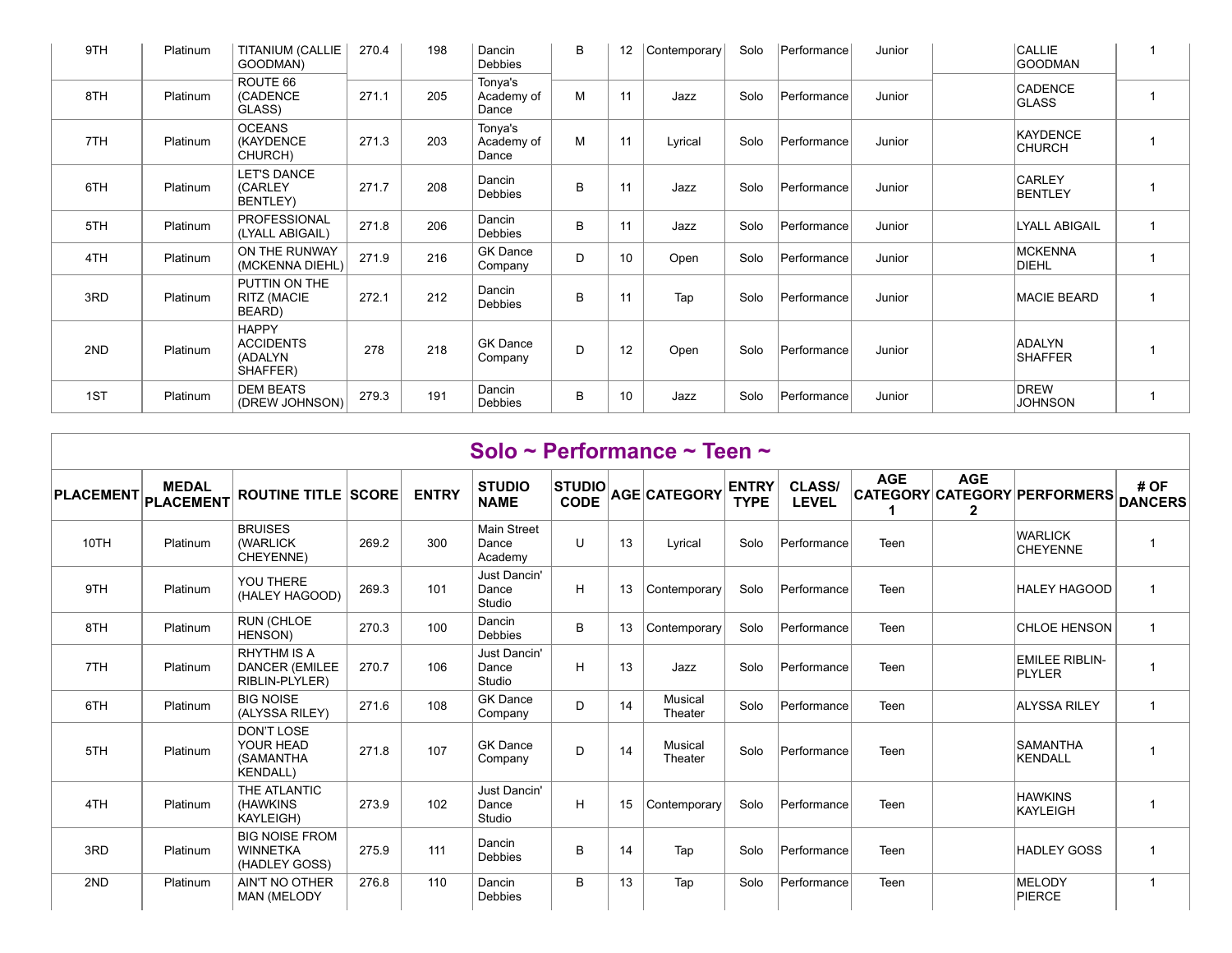|     |          | DIEDOE<br>−n∪∟                                       |       |                |                                 |        |     |      |           |      |                  |  |
|-----|----------|------------------------------------------------------|-------|----------------|---------------------------------|--------|-----|------|-----------|------|------------------|--|
| 1ST | Platinum | TIME IN A BOTTLE L<br><b>(KHALE</b><br><b>INGSON</b> | 280.6 | <br>$\sqrt{2}$ | <sup>o</sup> K Dance<br>Company | -<br>ш | Tap | Solo | rformance | Teer | KHALE<br>LINGSON |  |

|     |                                                                                                                                                                                                                                                                                                                                                     |                                                           |       |     |                                 |  |  | Solo ~ Ultimate ~ Mini ~ |      |          |      |  |                                   |  |
|-----|-----------------------------------------------------------------------------------------------------------------------------------------------------------------------------------------------------------------------------------------------------------------------------------------------------------------------------------------------------|-----------------------------------------------------------|-------|-----|---------------------------------|--|--|--------------------------|------|----------|------|--|-----------------------------------|--|
|     | <b>AGE</b><br><b>AGE</b><br># OF<br><b>ENTRY</b><br><b>CLASS/</b><br><b>STUDIO</b><br><b>STUDIO</b><br><b>MEDAL</b><br>AGE CATEGORY<br>$\left \texttt{PLACEMENT}\right $ $\left \texttt{PLACEMENT}\right $ ROUTINE TITLE SCORE<br>CATEGORY CATEGORY PERFORMERS DANCERS<br><b>ENTRY</b><br><b>TYPE</b><br><b>LEVEL</b><br><b>CODE</b><br><b>NAME</b> |                                                           |       |     |                                 |  |  |                          |      |          |      |  |                                   |  |
| 1ST | High Platinum                                                                                                                                                                                                                                                                                                                                       | <b>SHAKE SHAKE</b><br><b><i>(CAROLINE</i></b><br>STEWART) | 282.6 | 182 | Just Dancin'<br>Dance<br>Studio |  |  | Jazz                     | Solo | Ultimate | Mini |  | <b>CAROLINE</b><br><b>STEWART</b> |  |

|                                  |               |                                     |       |              |                                |                              |   | Solo ~ Ultimate ~ Petite ~ |                             |                               |            |            |                              |                        |
|----------------------------------|---------------|-------------------------------------|-------|--------------|--------------------------------|------------------------------|---|----------------------------|-----------------------------|-------------------------------|------------|------------|------------------------------|------------------------|
| PLACEMENT PLACEMENT <sup>I</sup> | <b>MEDAL</b>  | <b>ROUTINE TITLE SCORE</b>          |       | <b>ENTRY</b> | <b>STUDIO</b><br><b>NAME</b>   | <b>STUDIO</b><br><b>CODE</b> |   | AGE CATEGORY               | <b>ENTRY</b><br><b>TYPE</b> | <b>CLASS/</b><br><b>LEVEL</b> | <b>AGE</b> | <b>AGE</b> | CATEGORY CATEGORY PERFORMERS | # OF<br><b>DANCERS</b> |
| 2ND                              | Platinum      | YOU SAY (KAYLEE)<br><b>BRUNSON)</b> | 276.8 | 171          | Darden<br>Dance<br>Company     |                              |   | Lyrical                    | Solo                        | Ultimate                      | Petite     |            | KAYLEE<br><b>BRUNSON</b>     |                        |
| 1ST                              | High Platinum | I WON'T DANCE<br>(REECE<br>EDWARDS) | 287.8 | 185          | Expressions<br>Dance<br>Studio | S                            | 9 | Jazz                       | Solo                        | Ultimate                      | Petite     |            | REECE<br><b>EDWARDS</b>      |                        |

|     |                                            |                                                 |       |              |                                        |                              |    | Solo ~ Ultimate ~ Junior ~ |                             |                               |            |                            |                                     |                        |
|-----|--------------------------------------------|-------------------------------------------------|-------|--------------|----------------------------------------|------------------------------|----|----------------------------|-----------------------------|-------------------------------|------------|----------------------------|-------------------------------------|------------------------|
|     | <b>MEDAL</b><br><b>PLACEMENT</b> PLACEMENT | <b>ROUTINE TITLE SCORE</b>                      |       | <b>ENTRY</b> | <b>STUDIO</b><br><b>NAME</b>           | <b>STUDIO</b><br><b>CODE</b> |    | AGE CATEGORY               | <b>ENTRY</b><br><b>TYPE</b> | <b>CLASS/</b><br><b>LEVEL</b> | <b>AGE</b> | <b>AGE</b><br>$\mathbf{2}$ | CATEGORY CATEGORY PERFORMERS        | # OF<br><b>DANCERS</b> |
| 6TH | Platinum                                   | NOW I CAN FLY<br>(SAMANTHA<br>CLONINGER)        | 270.6 | 226          | Just Dancin'<br><b>Dance</b><br>Studio | H                            | 11 | Contemporary               | Solo                        | Ultimate                      | Junior     |                            | <b>SAMANTHA</b><br><b>CLONINGER</b> |                        |
| 5TH | Platinum                                   | <b>JEALOUS</b><br>(ANNISTON<br>SNEED)           | 276.7 | 224          | Just Dancin'<br>Dance<br>Studio        | H                            | 10 | Contemporary               | Solo                        | Ultimate                      | Junior     |                            | ANNISTON<br><b>SNEED</b>            |                        |
| 4TH | Platinum                                   | UNLEASH THE<br><b>BEAST (INGRYM</b><br>GRISSOM) | 278.6 | 227          | Just Dancin'<br>Dance<br>Studio        | H                            | 10 | Jazz                       | Solo                        | Ultimate                      | Junior     |                            | <b>INGRYM</b><br><b>GRISSOM</b>     |                        |
| 3RD | Platinum                                   | SHATTER ME<br>(RILEY CAIN)                      | 280.7 | 225          | Just Dancin'<br>Dance<br>Studio        | H                            | 11 | Contemporary               | Solo                        | Ultimate                      | Junior     |                            | <b>RILEY CAIN</b>                   | -1                     |
| 2ND | High Platinum                              | <b>STARGAZING</b><br>(EMERIE<br>FINKELSTEIN)    | 288.8 | 214          | <b>Tenth Talent</b>                    | N                            | 11 | Lyrical                    | Solo                        | Ultimate                      | Junior     |                            | <b>EMERIE</b><br><b>FINKELSTEIN</b> | 1                      |
| 1ST | <b>High Platinum</b>                       | <b>READY (CLAIRE</b><br>ANDERSON)               | 290.4 | 228          | The Space at<br>Project<br>Dance       | F                            | 12 | Jazz                       | Solo                        | Ultimate                      | Junior     |                            | <b>CLAIRE</b><br><b>ANDERSON</b>    |                        |

| Ultimate $\sim$ Teen $\sim$<br>Solo $\sim$ l |  |  |  |  |  |  |  |  |  |  |  |  |  |  |
|----------------------------------------------|--|--|--|--|--|--|--|--|--|--|--|--|--|--|
|                                              |  |  |  |  |  |  |  |  |  |  |  |  |  |  |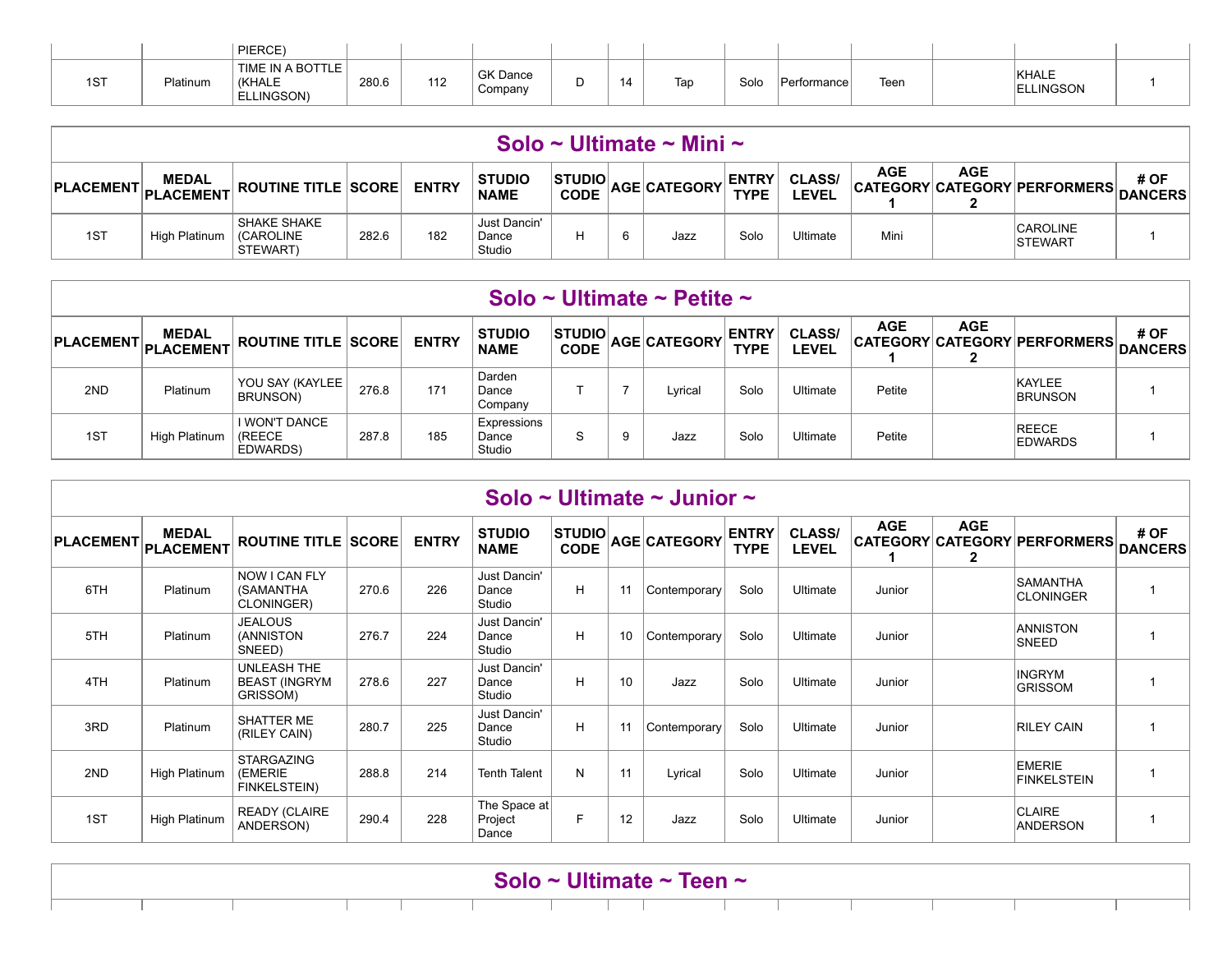| <b>PLACEMENT</b> | <b>MEDAL</b><br><b>PLACEMENT</b> | <b>ROUTINE TITLE SCORE</b>             |       | <b>ENTRY</b> | <b>STUDIO</b><br><b>NAME</b>           | <b>CODE</b> |    | STUDIO AGE CATEGORY ENTRY | <b>TYPE</b> | <b>CLASS/</b><br><b>LEVEL</b> | AGE<br><b>CATEGORY CATEGORY</b> | AGE | <b>PERFORMERS</b>                    | # OF<br><b>DANCERS</b> |
|------------------|----------------------------------|----------------------------------------|-------|--------------|----------------------------------------|-------------|----|---------------------------|-------------|-------------------------------|---------------------------------|-----|--------------------------------------|------------------------|
| 3RD              | Platinum                         | LOVED BY YOU<br>(LIZZIE JOHNSON)       | 276.2 | 134          | Progressive<br>Movement<br>Arts Centre | A           | 15 | Contemporary              | Solo        | Ultimate                      | Teen                            |     | LIZZIE<br><b>JOHNSON</b>             |                        |
| 2ND              | Platinum                         | NO DIGGITY<br>(ANNA GRACE<br>ANDERSON) | 281.2 | 135          | The Space at<br>Project<br>Dance       |             | 15 | Contemporary              | Solo        | Ultimate                      | Teen                            |     | <b>ANNA GRACE</b><br><b>ANDERSON</b> |                        |
| 1ST              | High Platinum                    | <b>CARRY ME HOME</b><br>(ELLA SPIVEY)  | 282.6 | 136          | Expressions<br>Dance<br>Studio         | S           | 13 | Contemporary              | Solo        | Ultimate                      | Teen                            |     | <b>ELLA SPIVEY</b>                   |                        |

|                                                                                                                                                                                                                                                                                             |                      |                                                  |       |     |                         |   |    | Solo ~ Ultimate ~ Senior ~ |      |          |        |  |                                  |                        |
|---------------------------------------------------------------------------------------------------------------------------------------------------------------------------------------------------------------------------------------------------------------------------------------------|----------------------|--------------------------------------------------|-------|-----|-------------------------|---|----|----------------------------|------|----------|--------|--|----------------------------------|------------------------|
| <b>AGE</b><br><b>AGE</b><br><b>CLASS/</b><br><b>STUDIO</b><br><b>STUDIO</b><br><b>ENTRY</b><br><b>MEDAL</b><br>' AGE CATEGORY <br>ROUTINE TITLE SCORE<br>PLACEMENT PLACEMENT F<br><b>ENTRY</b><br>CATEGORY CATEGORY PERFORMERS<br><b>TYPE</b><br><b>LEVEL</b><br><b>CODE</b><br><b>NAME</b> |                      |                                                  |       |     |                         |   |    |                            |      |          |        |  |                                  | # OF<br><b>DANCERS</b> |
| 2ND                                                                                                                                                                                                                                                                                         | High Platinum        | <b>INVISIBLE</b><br>(PAYTON<br><b>FRANKLIN</b> ) | 285.5 | 161 | Northwestern<br>Studios | Ε | 17 | Contemporary               | Solo | Ultimate | Senior |  | <b>PAYTON</b><br><b>FRANKLIN</b> |                        |
| 1ST                                                                                                                                                                                                                                                                                         | <b>High Platinum</b> | STILL HAVE ME<br>(AVERY SMITH)                   | 287.8 | 130 | Northwestern<br>Studios | F | 17 | Lyrical                    | Solo | Ultimate | Senior |  | <b>AVERY SMITH</b>               |                        |

|     |                                                                                                                                                                                                                                                                                                                                         |                           |     |     |          |   |    | Solo ~ Ultimate ~ Adult ~ |      |          |       |  |                    |  |
|-----|-----------------------------------------------------------------------------------------------------------------------------------------------------------------------------------------------------------------------------------------------------------------------------------------------------------------------------------------|---------------------------|-----|-----|----------|---|----|---------------------------|------|----------|-------|--|--------------------|--|
|     | <b>AGE</b><br><b>AGE</b><br># OF<br><b>CLASS/</b><br><b>ENTRY</b><br>TYPE<br><b>STUDIO</b><br>$ \text{STUDIO} _{\text{AGE}} _{\text{CATEGORY}} $<br><b>MEDAL</b><br>$ $ ROUTINE TITLE $ {\tt SCORE} $<br><b>ENTRY</b><br>CATEGORY CATEGORY PERFORMERS DANCERS<br>PLACEMENT PLACEMENT KULL<br><b>LEVEL</b><br><b>CODE</b><br><b>NAME</b> |                           |     |     |          |   |    |                           |      |          |       |  |                    |  |
| 1ST | High Platinum                                                                                                                                                                                                                                                                                                                           | YOU CAME (EMMA<br>PINNIX) | 282 | 163 | Studio K | R | 20 | Contemporary              | Solo | Ultimate | Adult |  | <b>EMMA PINNIX</b> |  |

|     |              |                                                                                      |       |     |                                |             |   | Duet/Trio ~ Competitive ~ Petite ~                 |       |                               |            |            |                                      |      |
|-----|--------------|--------------------------------------------------------------------------------------|-------|-----|--------------------------------|-------------|---|----------------------------------------------------|-------|-------------------------------|------------|------------|--------------------------------------|------|
|     | <b>MEDAL</b> | $ \texttt{PLACEMENT} $ $ \texttt{PLACEMENT} $ routine title $ \texttt{SCORE} $ entry |       |     | <b>STUDIO</b><br><b>NAME</b>   | <b>CODE</b> |   | $ \text{STUDIO} _{\text{AGE}} _{\text{CATEGORY}} $ | ENTRY | <b>CLASS/</b><br><b>LEVEL</b> | <b>AGE</b> | <b>AGE</b> | CATEGORY CATEGORY PERFORMERS DANCERS | # OF |
| 1ST |              | High Platinum   SUPERMODEL                                                           | 282.6 | 175 | Expressions<br>Dance<br>Studio |             | 9 | Jazz                                               |       | Duet/Triol Competitive        | Petite     |            |                                      |      |

|     |              |                                         |       |              |                               |                              |    | Duet/Trio ~ Competitive ~ Junior ~ |                             |                               |            |            |                                      |      |
|-----|--------------|-----------------------------------------|-------|--------------|-------------------------------|------------------------------|----|------------------------------------|-----------------------------|-------------------------------|------------|------------|--------------------------------------|------|
|     | <b>MEDAL</b> | PLACEMENT PLACEMENT ROUTINE TITLE SCORE |       | <b>ENTRY</b> | <b>STUDIO</b><br><b>NAME</b>  | <b>STUDIO</b><br><b>CODE</b> |    | AGE CATEGORY                       | <b>ENTRY</b><br><b>TYPE</b> | <b>CLASS/</b><br><b>LEVEL</b> | <b>AGE</b> | <b>AGE</b> | CATEGORY CATEGORY PERFORMERS DANCERS | # OF |
| 4TH | Platinum     | <b>GIRLZ</b>                            | 271.7 | 233          | April's<br>School of<br>Dance | C                            | 10 | Jazz                               |                             | Duet/Trio Competitive         | Junior     |            |                                      |      |
| 3RD | Platinum     | <b>HARD KNOCK</b><br><b>LIFE</b>        | 274   | 236          | April's<br>School of<br>Dance | C                            | 10 | Musical<br>Theater                 |                             | Duet/Trio Competitive         | Junior     |            |                                      |      |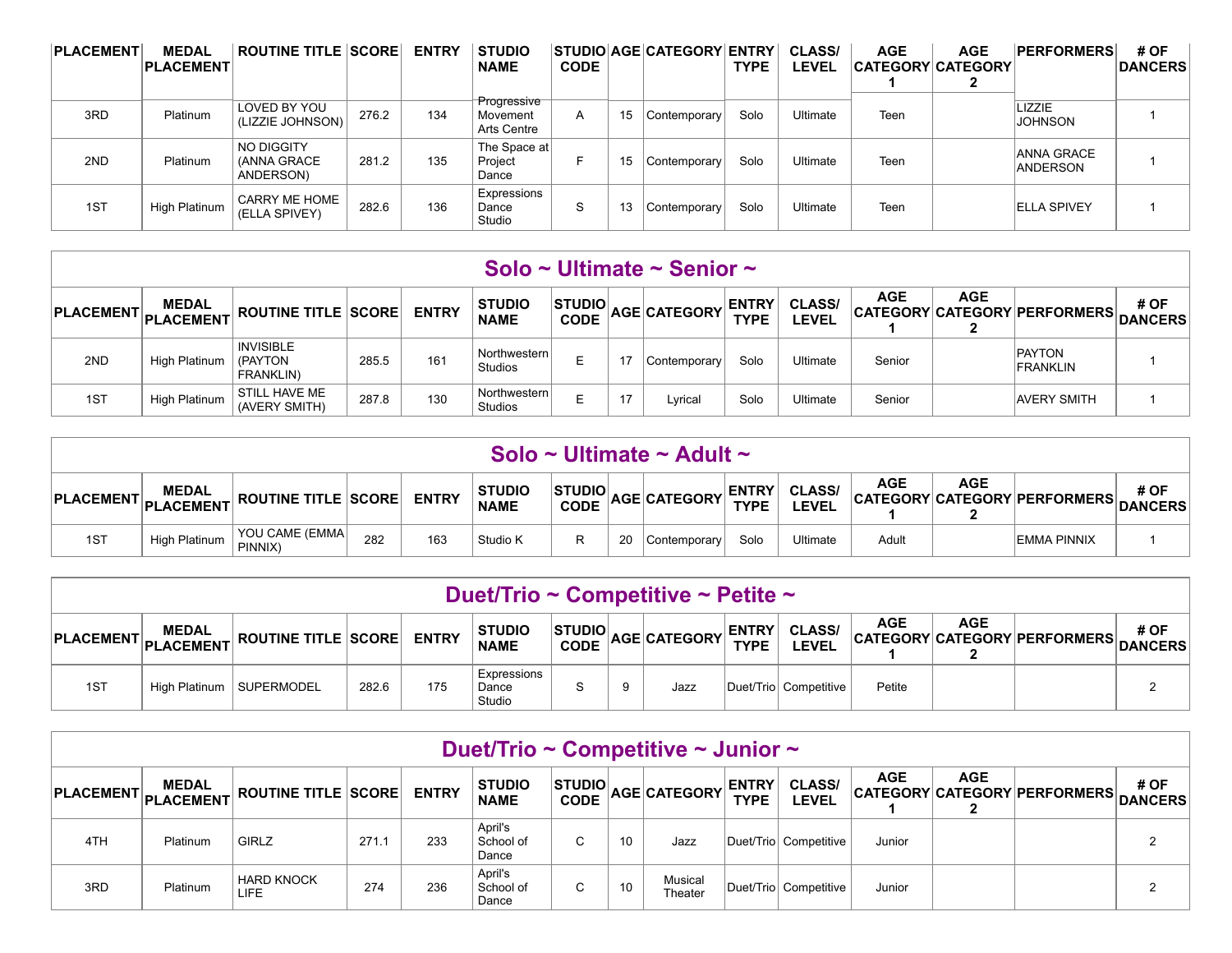| $\sim$ | 3 O D W L Q X P 9 (5 |                                                        |  | \$SULO V<br>6 F K R R O R I &<br>'DOFH |  |  | 2 SHQ   XHWU L7&RPSHW LW-LXYQHLRU |  |  |
|--------|----------------------|--------------------------------------------------------|--|----------------------------------------|--|--|-----------------------------------|--|--|
| 67     |                      | $+$ L J K 3 O D W 2 Q X5 F $\frac{1}{9}$ , 6 ( 0 ( 8 3 |  | 7RQ(DV)<br>SFDGHP\RIO<br>'DQFH         |  |  | /\ULFD OXHWUL7&RPSHWLW-LXYQHLRU   |  |  |

|    |                                   |  |                                        |  | 'XHWUDR a & RPSHWLWLYH a 6HQLRU a                 |  |                                  |  |  |
|----|-----------------------------------|--|----------------------------------------|--|---------------------------------------------------|--|----------------------------------|--|--|
|    |                                   |  |                                        |  |                                                   |  |                                  |  |  |
| 5' | $30DWLQ$ $82/2$ : 0<<br>$35.176$  |  | 7RQ \D V<br><b>SFDGHP\RIO</b><br>'DOFH |  |                                                   |  | /\ULFD OXHWUL7&RPSHWLW6LHYOHLR U |  |  |
| 1' | $30DWLQ$ $\frac{29}{5}$ , 17+(    |  | 3URMHFW 2QH<br>'DQFH<br>6WXGLR         |  | 2 S H Q                                           |  | 'XHWU DRRPSHWLW6LHYOHLRU         |  |  |
| 67 | $30DWLQ$ $8Q^3$ $($ \$ $1, *$ + 7 |  | 3URMHFW 2QH<br>'DQFH<br>6WXGLR         |  | & R Q W H P S'R UI DWULT&R P S H W L W6LHYOHL RIU |  |                                  |  |  |

|    |                                                                                                                                                                                                                                                                                                                          |  |                   |  | 'XHWUIZR a 3HUIRUPDQFH a OLQL a |  |                               |  |  |
|----|--------------------------------------------------------------------------------------------------------------------------------------------------------------------------------------------------------------------------------------------------------------------------------------------------------------------------|--|-------------------|--|---------------------------------|--|-------------------------------|--|--|
|    | $3/ \$\& (0(17_3)_{\$ \& (0(17)}_{9}) \& (0(18)_{\$ \& (0(17)}_{9}) \& (0(17)_{\$ \& (0(17)_{\$}) \& (0(17)_{\$ \& (0(17)_{\$})}) \& (0(17)_{\$ \& (0(17)_{\$ \& (0(17)_{\$ \& (0(17)_{\$ \& (0(17)_{\$ \& (0(17)_{\$ \& (0(17)_{\$ \& (0(17)_{\$ \& (0(17)_{\$ \& (0(17)_{\$ \& (0(17)_{\$ \& (0(17)_{\$ \& (0(17)_{\$$ |  |                   |  |                                 |  |                               |  |  |
| 67 | + L J K * R $0.65$ (8 2 < 5, (1 $ $ 6                                                                                                                                                                                                                                                                                    |  | 'DQFLQ<br>'HEELHV |  | $-D$ ]]                         |  | 'XHWU   Z3RHUIRU PID Q BIHQ L |  |  |

|                |             |                                                                                                                                                                                                                                                                                                                                     |  |                                    |      | 'XHWUIR a 3HUIRUPDQFH a 3HWLWH a |  |                                        |  |  |
|----------------|-------------|-------------------------------------------------------------------------------------------------------------------------------------------------------------------------------------------------------------------------------------------------------------------------------------------------------------------------------------|--|------------------------------------|------|----------------------------------|--|----------------------------------------|--|--|
|                |             | $3/ \$\& (0(17_3) \$\& (0(17_5) 5287, 1(7,7) 6(825) (175 \times 96.25) (175 \times 10^{-10}) ) )\, \times \left[\begin{array}{c c c c c c c c c} 678', & 2 & 678', & 2 & 678', & 2 & 678' \\ 1 & 50 & 6 & 82' & 6 & 7 & 2 & 67 \\ 8 & 2 & 6 & 6 & 7 & 2 & 67 \end{array}\right] \qquad \left[\begin{array}{c c c c c} 2, & 2 & 2 &$ |  |                                    |      |                                  |  |                                        |  |  |
| $7 +$          |             | $30DWLQ$ $$P/$ , $77/($B7$                                                                                                                                                                                                                                                                                                          |  | -XVW 'DQFLQ<br>'DQFH<br>6WXGLR     |      | $-D11$                           |  | 'XHWL LZRHUIRUPDQ3FHHWLWH              |  |  |
| $7 +$          | 30DWLQX287( |                                                                                                                                                                                                                                                                                                                                     |  | 1 R U W K Z H V W H U Q<br>6WXGLRV |      | $-D$ ]]                          |  | 'XHWL L73RHUIRU PDQ3FHHWLW.H           |  |  |
| $7 +$          |             | $30DWLQX27 + 27 + 27$                                                                                                                                                                                                                                                                                                               |  | 'DQFLQ<br>'HEELHV                  | $\%$ | 7D S                             |  | 'XHWU L73RHUIRU PDQ3FHHWLWH            |  |  |
| $5^{\circ}$    |             | $30DW LQX (N, 11 * 5229)$                                                                                                                                                                                                                                                                                                           |  | $6WXGLR$ . 5                       |      |                                  |  | /\ULFD OXHWULZ3RHUIRUPDQ3FHHWLWH       |  |  |
| 1 <sup>1</sup> |             | 3 O D W L Q X B 0 % 2                                                                                                                                                                                                                                                                                                               |  | -XVW 'DQFLQ<br>'DQFH<br>6WXGLR     |      | 7D S                             |  | 'X H WU L73RH U IR U IP DO 3FHHW L W H |  |  |
| 67             |             | $30DWLQXB/.$ :, 7+ 0(                                                                                                                                                                                                                                                                                                               |  | -XVW 'DQFLQ<br>'DQFH<br>6WXGLR     |      |                                  |  | /\ULFD OXHWULZ3RHUIRUPDQ3FHHWLWH       |  |  |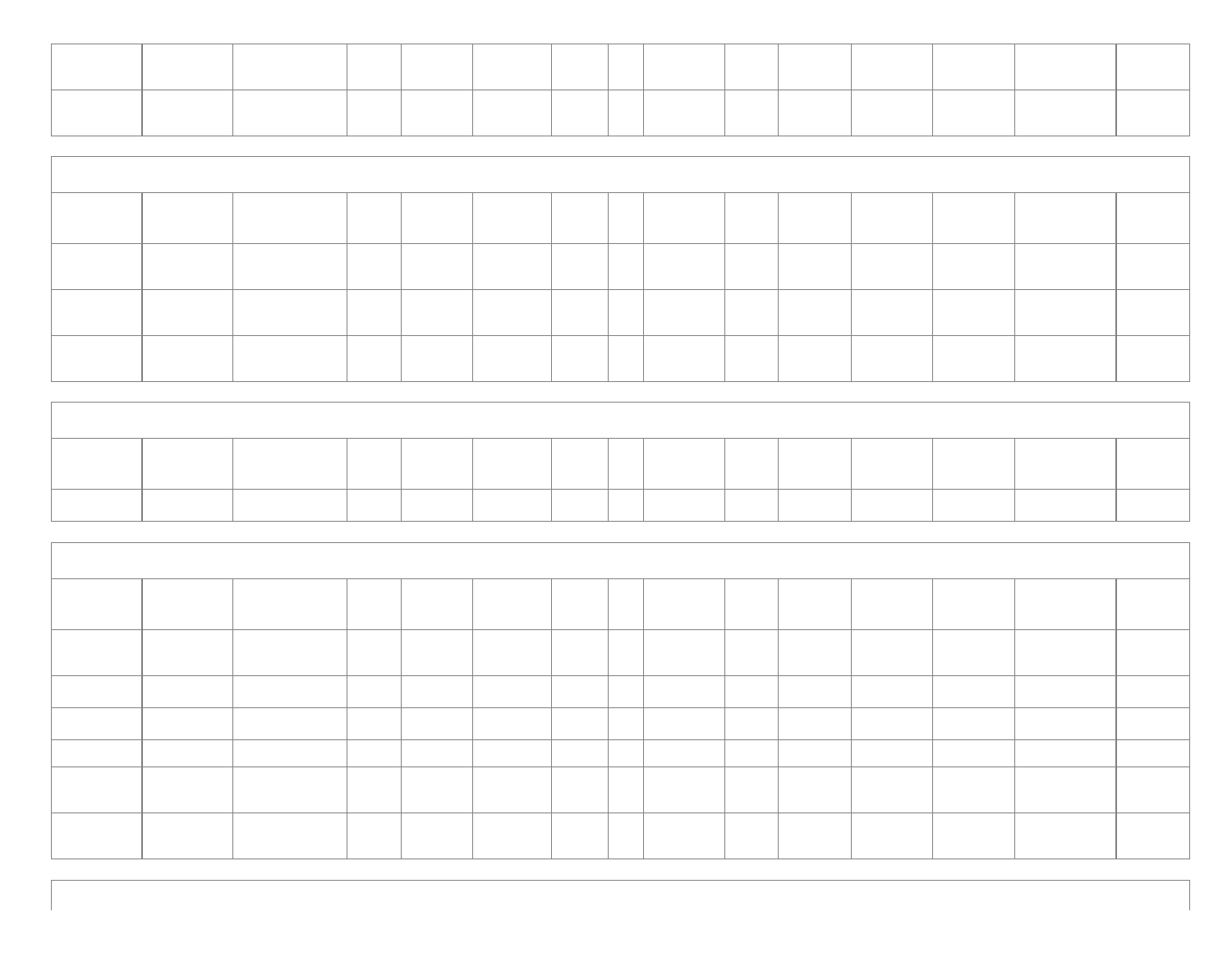## 'XHWUDR a 3HUIRUPDQFH a - XQLRU a  $8/566$ <br>  $\begin{array}{|c|c|c|c|c|c|}\n\hline\n8 & 666 & 856 & 856 & 856 & 256 & 366 & 266 & 266 \\
\hline\n1 & 9 & 1 & 8 & 16 & 16 & 166 \\
\hline\n10 & 10 & 10 & 10 & 16 & 16 & 16\n\end{array}$  $678', 2 | 678', 2$ <br>1\$0(82'(8\*(8\$7(\*25) 3/\$&(0(1)  $3/\frac{6}{3}\frac{15}{8}(0)(1)$  5287, 1(7,  $\frac{1}{8}(825)$  (175  $(175x$ <br> $7 < 3()$  $'DRC$  $5$  '  $30DWLQXP$ , (, 7  $\%$  $+LS$  +  $R$ SXHWU  $Z$ 33HUIRUPDQ-EXHQLRU 'HEELHV 'DQFLQ  $30DWLQ$  %R < 21' 7 + (6 (\$  $1^+$  $\%$ 7D S 'XHWL Z3RHUIRU PDQ-FXHQLRU 'HEELHV 'DQFLQ  $30DWLQX.P($ ,  $/29($  < 28  $\%$  $+LS$  +  $R$ SXHWU  $Z$ 3RHUIRU  $\frac{1}{2}$ DQ-PXHQLRU 67 'HEELHV

|    |                                                                                                                                                                                                                                                                                                                           |  |                        |  | 'XHWUIZR a 3HUIRU <b>PIBIQ</b> FaH a 7 |  |                        |  |  |
|----|---------------------------------------------------------------------------------------------------------------------------------------------------------------------------------------------------------------------------------------------------------------------------------------------------------------------------|--|------------------------|--|----------------------------------------|--|------------------------|--|--|
|    | $3/ \$\& (0(17_3)_{\$}\& (0(17_5)_{\$})_{\$}\& (0(17_7)_{\$})_{\$}\& (0(17_7)_{\$})_{\$}\& (0(17_7)_{\$})_{\$}\& (17_7)_{\$}\& (17_7)_{\$}\& (17_7)_{\$}\& (17_7)_{\$}\& (17_7)_{\$}\& (17_7)_{\$}\& (17_7)_{\$}\& (17_7)_{\$}\& (17_7)_{\$}\& (17_7)_{\$}\& (17_7)_{\$}\& (17_7)_{\$}\& (17_7)_{\$}\& (17_7)_{\$}\& (17$ |  |                        |  |                                        |  |                        |  |  |
| 67 | $30DWLQ$ $R_{\odot}$ $0 < 150$ (                                                                                                                                                                                                                                                                                          |  | 'DQFH<br>& R P S D Q N |  | 7D S                                   |  | 'XHWUL73RHUIRUPDQ7FHHQ |  |  |

|    |                    |                                                                                                                                                                   |  |                                |  | 'XHWUDR a 8OWLPDWH a -XQLRU a |  |                                                |  |  |
|----|--------------------|-------------------------------------------------------------------------------------------------------------------------------------------------------------------|--|--------------------------------|--|-------------------------------|--|------------------------------------------------|--|--|
|    |                    | $3/$ 8 (0 (173) $8/$ 0('\$/<br>3/\$&(0(175287,1(7,76(&25)<br>430( 175x) $8/$ 3(56)<br>420(8\$7(*25x) 857(*25x)<br>430(56)<br>420(8\$7(*25x)<br>430(59)<br>430(59) |  |                                |  |                               |  |                                                |  |  |
| 67 | $30DW LQXP7 / 2$ : |                                                                                                                                                                   |  | -XVW 'DQFLQ<br>'DQFH<br>6WXGLR |  |                               |  | + L S + R S X H WU IZR8 O W L P D W HX Q L R U |  |  |

|      |                 |                                                                                                                                                                                                                                                                                                          |  |                                 |   | 'XHWUDR a 80WLHPHDQWaH a 7                                |  |                         |  |  |
|------|-----------------|----------------------------------------------------------------------------------------------------------------------------------------------------------------------------------------------------------------------------------------------------------------------------------------------------------|--|---------------------------------|---|-----------------------------------------------------------|--|-------------------------|--|--|
|      |                 | $3/$ 8 (0 (173/)<br>3/8 (0 (175287,1(7,76825)(175287,117,76825)(1752)<br>150 (1752/)<br>150 (1752/)<br>87 (1752/)<br>7-30 (1752/)<br>7-31 (1752/)<br>190 (1857 ( <i>25</i> )<br>87 ( <i>25</i> )<br>87 ( <i>25</i> )<br>87 ( <i>25</i> )<br>87 ( <i>25</i> )<br>87 ( <i>25</i> )<br>87 ( <i>25</i> )<br> |  |                                 |   |                                                           |  |                         |  |  |
| $-1$ |                 | +LJK 30D $\sqrt{258}$ P <sup>12:6</sup>                                                                                                                                                                                                                                                                  |  | (SUHVVLRQV)<br>'DOFH<br>6WXGLR  |   | $-D11$                                                    |  | 'XHWU L7R8 OWLPIDWFAHHQ |  |  |
| 67   | +LJK 3ODW&1Q*XP |                                                                                                                                                                                                                                                                                                          |  | (ISUHVVLRQV)<br>'DQFH<br>6WXGLR | 6 | & R Q W H P S' <b>K U DILL</b> IX R 8 O W L P D W FAH H Q |  |                         |  |  |

|       |                                                                                                                     |                                     |      |                      |  |                                                                       | 6PDOO *URXS a &RPSHWLWLYH a 3HWLWH a |  |
|-------|---------------------------------------------------------------------------------------------------------------------|-------------------------------------|------|----------------------|--|-----------------------------------------------------------------------|--------------------------------------|--|
|       | $3/$ 8(0(173/\\$8(0(175287,1(7,\{6825\} (1755/1675\,678',2\{678\} (175\,87)^{2})))                                  |                                     |      |                      |  |                                                                       |                                      |  |
| 5'    | $30DWLQX/P$ , 1 $*$ 2                                                                                               | 7RQ \D V<br><b>SFDGHPY</b><br>'DOFH | R 10 |                      |  | + LS + RS $_{\text{HIR}}$ $_{\text{N}}$ $_{\text{N}}$ RPS HWLW3LWWLWH |                                      |  |
|       | $30D W L Q$ \$ $B$ \$ = , 1 $*$ 6 $\neq$ , (                                                                        | 7RQ/DV<br><b>SFDGHPY</b>            | R I  | 7 K H D W H UU R X S |  | 0 X V L F D O 6 P D O & R P S H W L W 3 H W L W H                     |                                      |  |
| KWWSV | XCSWDDFFDHWFRHWSRUXHLOLH FRP DOFELXCODPWRLGBX400SHHWPDSREWMSNLERSORRUW 5HSRURWSSWHSHXC2WMHURDUOGOW7XGLRV ORFDWLRQ.G |                                     |      |                      |  |                                                                       |                                      |  |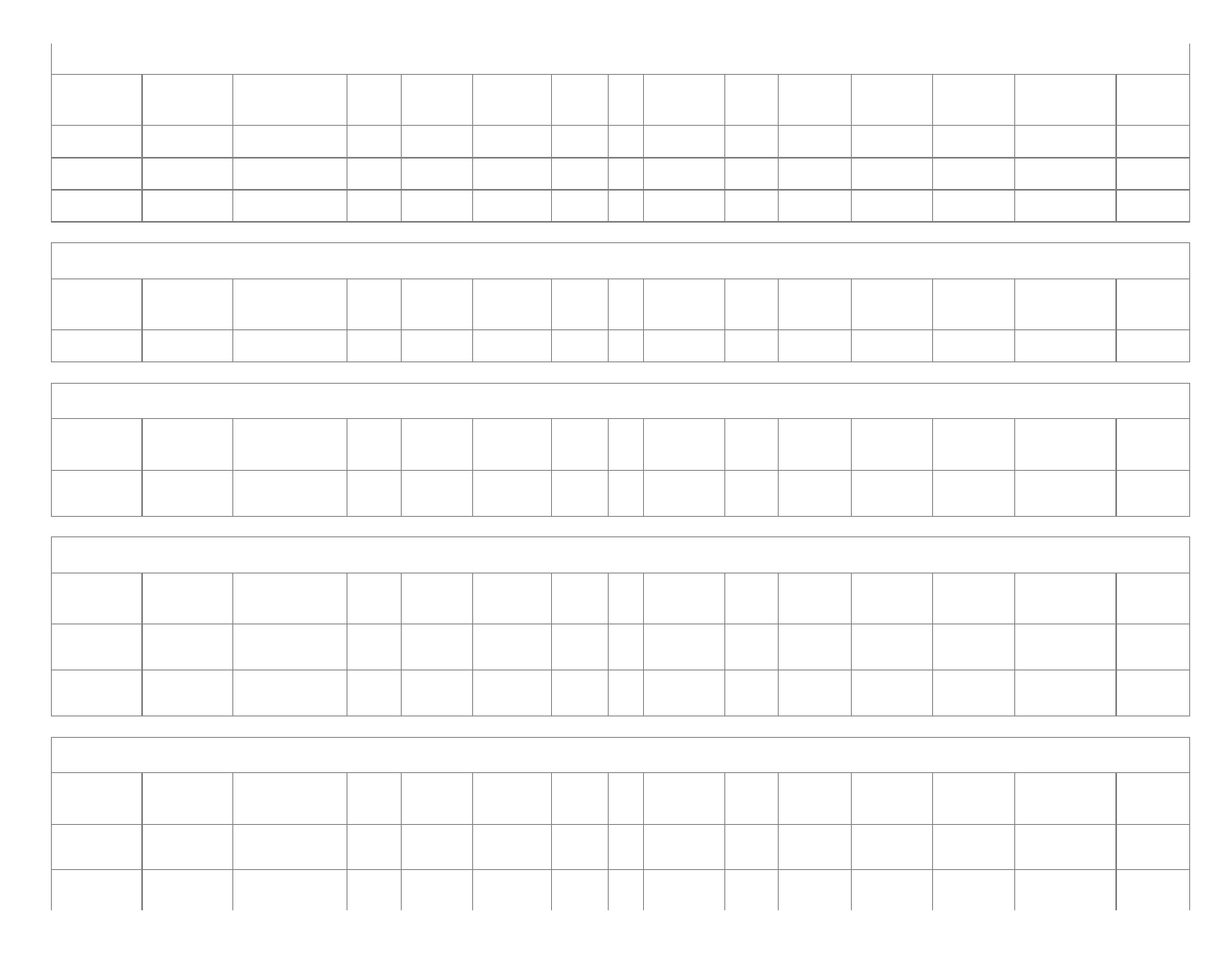|    |                              | 'DQFH                                  |  |  |                                                           |  |  |
|----|------------------------------|----------------------------------------|--|--|-----------------------------------------------------------|--|--|
| 67 | $30DWLQ_{8521}^{+1}$ $35.64$ | 7RQ \D V<br><b>SFDGHP\RIO</b><br>'DQFH |  |  | $\sqrt{U L F D} O^6 P D \Phi Q R P S H W L W 3 H W L W H$ |  |  |

|                |                                                                                                                                                                                                                                                                       |  |                                |  |         |  |                                                                          | 6PDOO *URXS a &RPSHWLWLYH a -XQLRU a |  |
|----------------|-----------------------------------------------------------------------------------------------------------------------------------------------------------------------------------------------------------------------------------------------------------------------|--|--------------------------------|--|---------|--|--------------------------------------------------------------------------|--------------------------------------|--|
|                | $3/3 \& (0.173)(18) \put(0.175287,1.778) \put(0.175287,1.778) \put(0.17527,1.778) \put(0.17527,1.778) \put(0.17527,1.778) \put(0.17527,1.778) \put(0.17527,1.778) \put(0.17527,1.778) \put(0.17527,1.778) \put(0.17527,1.778) \put(0.17527,1.778) \put(0.17527,1.778$ |  |                                |  |         |  |                                                                          |                                      |  |
| $7 +$          | + L J K $*$ R $\overline{)8G1}$ ' (5'2 $*$                                                                                                                                                                                                                            |  | \$SULO V<br>6FKRRORI&<br>'DQFH |  |         |  | 7DS   <sup>6 PDO</sup> QRPSHWLW-LXYQHRU                                  |                                      |  |
| 5'             | $30DWLQXF$ , (1'6                                                                                                                                                                                                                                                     |  | \$SULO V<br>6FKRRORI&<br>'DQFH |  |         |  | $k$ KDUDFWHYXXRPSHWLW-LXXXXLRU                                           |                                      |  |
| 1 <sup>1</sup> | $30DWLQX_{25}^{1.6}$ $30DWLQX_{25}^{1.6}$                                                                                                                                                                                                                             |  | \$SULO V<br>6FKRRORI&<br>'DQFH |  |         |  | + LS + RS $_{\text{HIR}}$ $_{\text{N}}$ $_{\text{N}}$ RPS HW LW-LXXXH RU |                                      |  |
| 67             | $: + $77 + ($<br>3 O D W L Q X 2P 5 / ' 1 ( ( ' 6<br>12: , 6 / 29(                                                                                                                                                                                                    |  | \$SULO V<br>6FKRRORI&<br>'DQFH |  | $2$ SHQ |  | <sup>6</sup> PDOQRPSHWLW-LXYQHLRU                                        |                                      |  |

|                |                    |                                                                                       |  |                                        |  | 6PDOO *URXS a &RPHSHHQVbWLYH a 7 |  |                                                                        |  |  |
|----------------|--------------------|---------------------------------------------------------------------------------------|--|----------------------------------------|--|----------------------------------|--|------------------------------------------------------------------------|--|--|
|                |                    | $3/ \$\& (0.173)_{3/ \$\& (0.175287,1(-7,76)(1825)(1755))_{1\$0} (175)(1758)_{1\$2'}$ |  |                                        |  |                                  |  |                                                                        |  |  |
| 5'             |                    | 30DWLQXB51Z621(                                                                       |  | $TRQ \ D \ V$<br>SFDGHP\RIO<br>'DQFH   |  |                                  |  | $\sqrt{U L F D} O_{* L I R X}^{6 P D Q} R P S H W L W E H H Q$         |  |  |
| 1 <sup>1</sup> | $30DWLQX/R$ \$ \$< |                                                                                       |  | , Q OR W L R Q<br>'DQFH<br>& H Q W H U |  |                                  |  | $-D$ ]] $\begin{array}{c} 6PDQQRPSHWLWHQ \ \star$ URXS RPSHWLW THATHIQ |  |  |
| 67             |                    | 30DWLQXP;7Z < 28                                                                      |  | Q ORWLRQ<br>'DOFH<br>& H Q W H U       |  |                                  |  | $\wedge$ ULFDO $_{*11R}^{6P}D^{0Q}_{*}RP$ SHWLWEHYHHQ                  |  |  |

|    |                                                      |  |                                          |  |                                 |  |  | 6PDOO *URXS a &RPSHWLWLYH a 6HQLRU a |  |
|----|------------------------------------------------------|--|------------------------------------------|--|---------------------------------|--|--|--------------------------------------|--|
|    |                                                      |  |                                          |  |                                 |  |  |                                      |  |
| 67 | $30DWLQ\cancel{\&}P7(1 \frac{2}{9} % 5 \frac{11}{9}$ |  | 7RQ \D V  <br><b>SFDGHP\RIO</b><br>'DQFH |  | │&RQWHPSRº{}QQ}&RPSHWLW@HY@HLRU |  |  |                                      |  |

|       |                                                                                                                         |  |  |  |  |  | 6PDOO *URXS a 3HUIRUPDQFH a \$OO \$JHV a |  |
|-------|-------------------------------------------------------------------------------------------------------------------------|--|--|--|--|--|------------------------------------------|--|
|       |                                                                                                                         |  |  |  |  |  |                                          |  |
| KWWSV | XCSWDDFFDHWFRHWSRUXHLQLH FRP DOFELXCODPWRLGBXKOOSHNYPDSREWMSNLERENG7S9RUW 5HSRLRWS6WHSVHXCXWMNURDLOGOW7XGLRV ORFDWLRQ,G |  |  |  |  |  |                                          |  |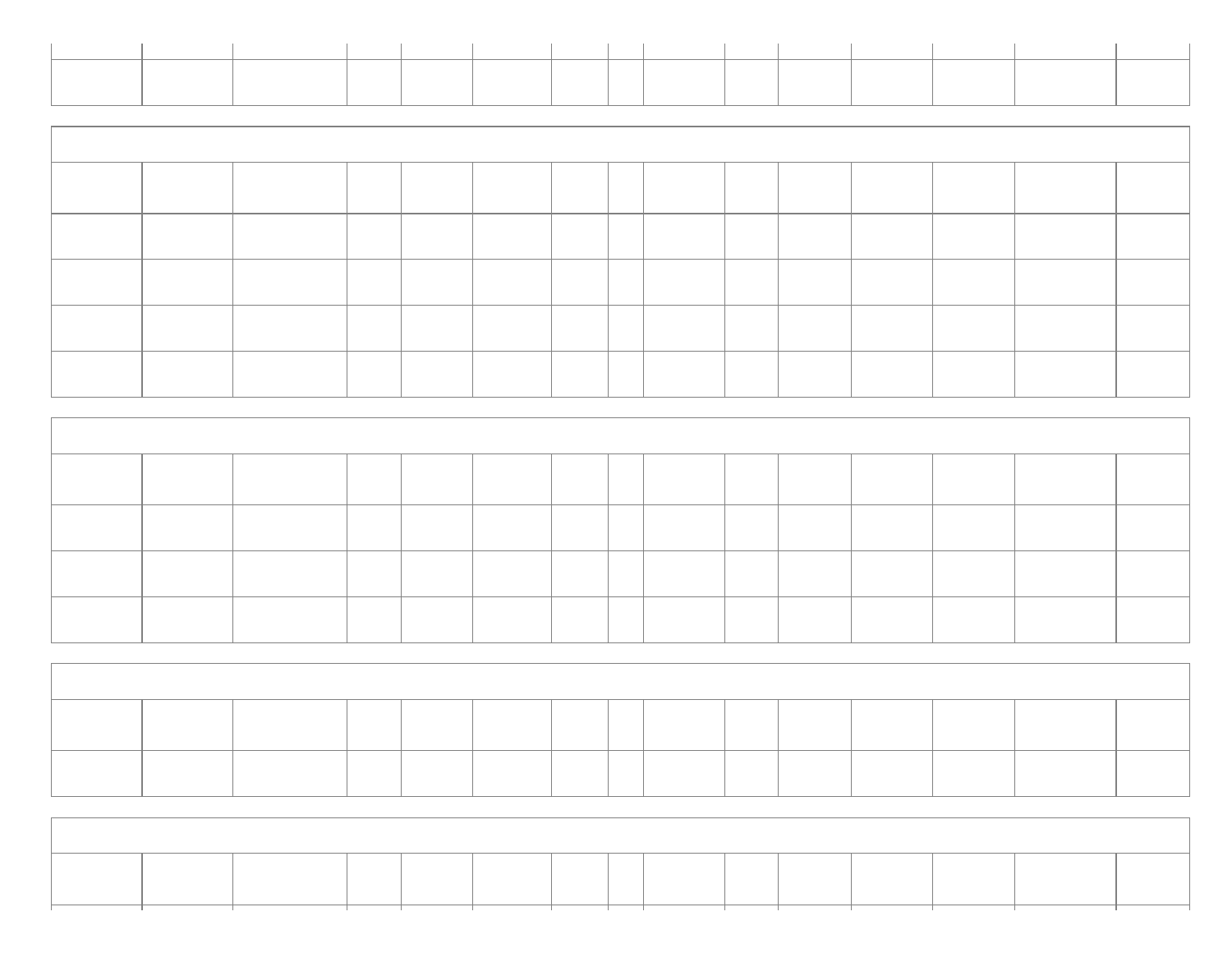| 67          |                                 | + L J K * R $D/G^*$ + 7 2 ) 7 + (<br>: 25/                     |  | SHUIRUPDDQLFOH 6 WUH8HW<br>'DQFH<br>\$FDGHP' |      |                              | $*$ URXS | /\ULFDO6PDO\$DHUIRUPDQDD6 \$JHV                              |  |  |
|-------------|---------------------------------|----------------------------------------------------------------|--|----------------------------------------------|------|------------------------------|----------|--------------------------------------------------------------|--|--|
|             |                                 |                                                                |  | 6 P D O O                                    |      | *URXS a 3HUIRUPDQFH a OLQL a |          |                                                              |  |  |
|             |                                 | 3/\$&(0(1) $\frac{0(^{6}S)}{3/88(0(175287,1(7,76825)(1755)))}$ |  | $678', 2$<br>1 $$0($                         |      |                              |          |                                                              |  |  |
| $7 +$       |                                 | $+$ LJK $*$ R $0$ CGS $*$ , & $+$ \$33(1 6                     |  | -XVW 'DQFLQ<br>'DQFH<br>6WXGLR               |      | 7D <sub>S</sub>              |          | SPDOO<br>*URXSHUIRUPDQBHQL                                   |  |  |
| $7 +$       |                                 | $25$ \ $$$<br>+ L J K * R $0\frac{858, 8, 6, 1}{858, 6, 1}$    |  | 'DQFLQ<br>'HEELHV                            | %    | 7D <sub>S</sub>              |          | SPDOOHUIRUPDQBHQL                                            |  |  |
| $7 +$       | $+$ LJK $*$ R $O$ ) $\otimes$ 1 |                                                                |  | -XVW 'DQFLQ<br>'DQFH<br>6WXGLR               |      | $-D$ ]]                      |          | 6PDOO<br>*URXSHUIRUPDQBHQL                                   |  |  |
| $7 +$       |                                 | $+$ LJK $*$ R $D$ % (\$87, ) 8/7+, 1*                          |  | 'DQFLQ<br>'HEELHV                            | %    |                              |          | $\wedge \text{ULFD}$                                         |  |  |
| $7 +$       |                                 | +LJK *R $0.6(1' 0(210)$                                        |  | -XVW 'DQFLQ<br>'DQFH<br>6WXGLR               |      |                              |          | $\wedge$ ULFDO $\circ$ <sup>6</sup> PDØ $\circ$ HUIRUPDQBHQL |  |  |
| $7+$        |                                 | $+$ LJK $*$ R $06$ 783.' & 83.'                                |  | 7RQ\D V<br>\$FDCHP<br>'DQFH                  | R 10 | $-D$ ]]                      |          | 6 P D O O<br>*U R X S H U I R U P D Q B H Q L                |  |  |
| 5'          |                                 | $30DWLQXP9(6+$8.$                                              |  | ODLQ 6WUHHW<br>'DQFH<br>\$FDGHP'             | 8    | $-D$ ]]                      |          | SPDOOHUIRUPDQBHQL                                            |  |  |
| $1^{\circ}$ |                                 | $30DW L Q$ $P$ 7 + ( + 23                                      |  | 'DQFLQ<br>'HEELHV                            | $\%$ | 7D <sub>S</sub>              |          | SPDOOHUIRUPDQBHQL                                            |  |  |
| 67          | $30DW L Q$ & \$P57 <            |                                                                |  | 'DQFLQ<br>'HEELHV                            | $\%$ | $-D$ ]]                      |          | SPDOOHUIRUPDQBHQL                                            |  |  |

|                |                         |                                               |  |                                           |      |                 |  |                                                                                                                                                                                                                                 | 6PDOO *URXS a 3HUIRUPDQFH a 3HWLWH a |  |
|----------------|-------------------------|-----------------------------------------------|--|-------------------------------------------|------|-----------------|--|---------------------------------------------------------------------------------------------------------------------------------------------------------------------------------------------------------------------------------|--------------------------------------|--|
|                |                         |                                               |  |                                           |      |                 |  |                                                                                                                                                                                                                                 |                                      |  |
| 5'             |                         | $30DWLQ\chi_{(3.65}^{+, *}$ 5 /,77/(          |  | $7RQ \ D V$<br><b>SFDGHP\RIO</b><br>'DQFH |      |                 |  | $\left[ \begin{array}{c} 6 \text{ } P \text{ } D \text{ } Q \text{ } Q \text{ } H \text{ } U \text{ } R \text{ } U \text{ } P \text{ } D \text{ } Q \text{ } H \text{ } W \text{ } L \text{ } W \text{ } H \end{array} \right]$ |                                      |  |
| 1 <sup>1</sup> | $30DWLQ$ $R$ $R$ $5.$ ( |                                               |  | $'DCFLQ$<br>$'HEELHV$                     | $\%$ | $-D$ ]]         |  | ᠖₧₯₯<br><sub>*</sub> URXISHUIRUℙDQ <del>JFIH</del> WLWH                                                                                                                                                                         |                                      |  |
| 67             |                         | 30DWLQ $\frac{\%}{\%8\,*}/(\frac{.22}{\%2<})$ |  | $'DQFLQ$<br>$'HEELHV$                     | $\%$ | 7D <sub>S</sub> |  | 6 P D Φ Ω H U I R U P D Q 3FHHW L W H                                                                                                                                                                                           |                                      |  |

|       |                                                                                                                        |                                                    |  |  |                              |  |  |  |       |  |                                 |  | 6PDOO *URXS a 3HUIRUPDQFH a -XQLRU a |  |
|-------|------------------------------------------------------------------------------------------------------------------------|----------------------------------------------------|--|--|------------------------------|--|--|--|-------|--|---------------------------------|--|--------------------------------------|--|
|       |                                                                                                                        | $3/3 \& (0.173)(18)(10)(175287,1(-7.76825)(1755))$ |  |  |                              |  |  |  |       |  |                                 |  |                                      |  |
| $7 +$ |                                                                                                                        | $30DWLQ$ $R$ $R$ $523$                             |  |  | 6ROH ,PSDFW<br>6 W X G L R V |  |  |  | *URXS |  | +LS +RS6PDO)\$OHUIRUPDQ-PXHQLRU |  |                                      |  |
| KWWSV | XCCWDDFDHWFRHWSRUXHLOLH FRP DOFELXODDWRLGBXWOSHHWPOSPEWMONLERSIORRUW 5HSRURWSSWHSHXCYWHURDUOGOWYXGLRV ORFDWLRQ,G<br>ķΕ |                                                    |  |  |                              |  |  |  |       |  |                                 |  |                                      |  |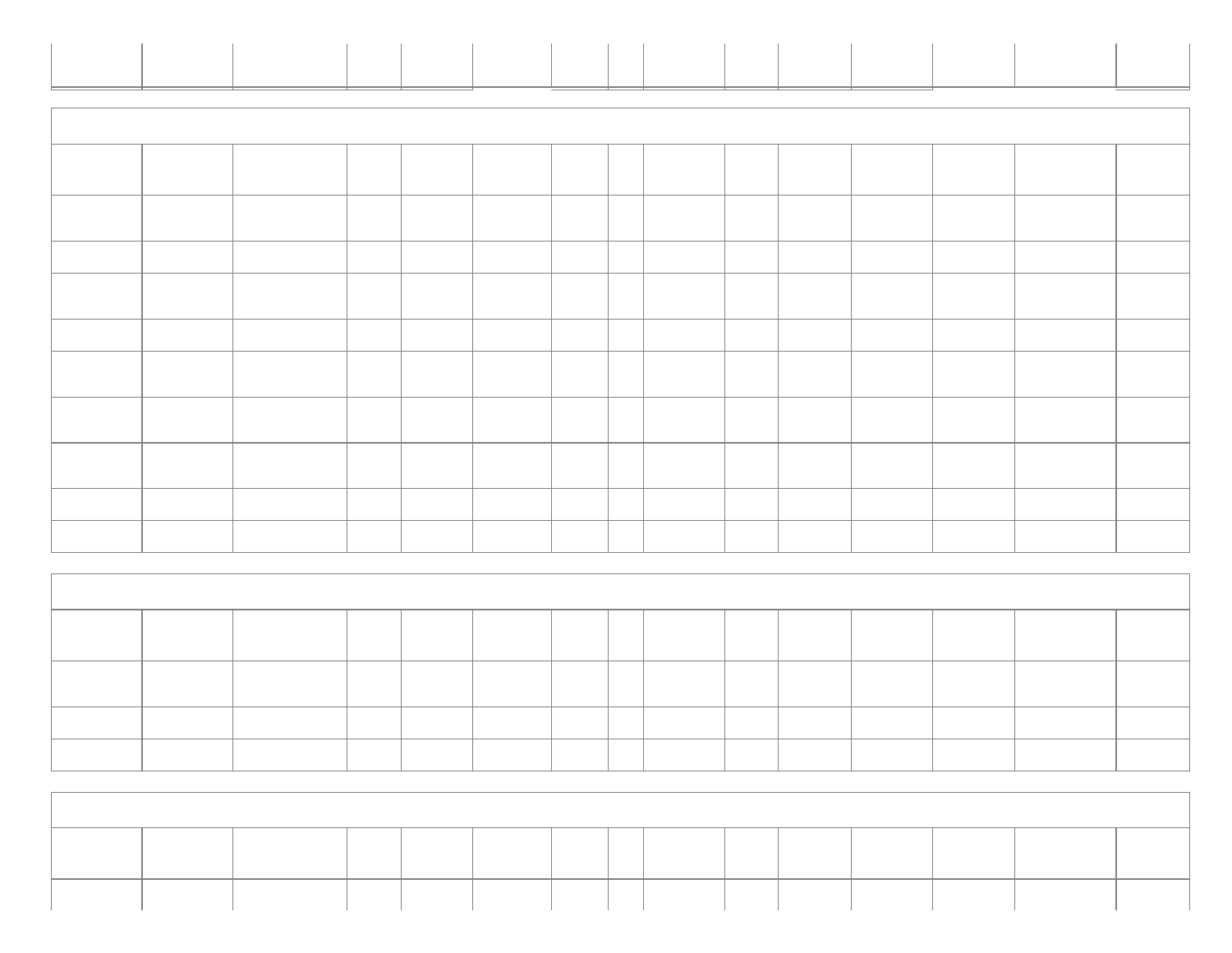KWWSV XOSWODPFDHWFRFARAHUQLHF RP DODELXOOD™MRLGBXKOOSH†N°PDS#BWOHLNEMB1G7S9RUW 5HSRURWSWHSYHXO2WMUNPOLOGOW7XGLRV ORFDWLRQ,G

|                |                                                                                                                                                                                                                                                                       |  |                                      |  |        |  |                                                                                        | 6PDOO *URXS a 3HUIRUPDQFH a 6HQLRU a |    |
|----------------|-----------------------------------------------------------------------------------------------------------------------------------------------------------------------------------------------------------------------------------------------------------------------|--|--------------------------------------|--|--------|--|----------------------------------------------------------------------------------------|--------------------------------------|----|
|                | $3/3 \& (0.173)(3 \& (0.175287,1177) \& (0.175287,1177) \& (0.1756)(1.1758) \& (0.1756)(1.1758) \& (0.1756)(1.1758) \& (0.1756)(1.1758) \& (0.1756)(1.1758) \& (0.1756)(1.1758) \& (0.1756)(1.1758) \& (0.1756)(1.1758) \& (0.1756)(1.1758) \& (0.1756)(1.1758) \& ($ |  |                                      |  |        |  |                                                                                        |                                      |    |
| 4 <sup>1</sup> | $30DWLQ_{29}^{169(5)/(70)}$                                                                                                                                                                                                                                           |  | Q OR W L R Q<br>'DQFH<br>& H Q W H U |  |        |  | $\sqrt{U LFD}$ $O_{*LIR}^{6PD}$ $O_{*LIR}^{O}$ $N_S^{3}$ H U I R U $P$ D Q6 FH Q L R U |                                      |    |
| 67             | 3 O D W L Q X \$P% 8 / 2 8 6                                                                                                                                                                                                                                          |  | $Q$ ORWLRQ <sup>*</sup>              |  | $-D11$ |  | 6 P D Q \$OH U I R U IP D Q6FH+Q L R U                                                 |                                      |    |
| K W W S V      | X @GWDFDHWFRLDARDHIOLH FRP DONFLAXOODDWRLGDKWORHHNDDSAMWAHLFARDASARIUW 5HSRIRWS-WHAN-HASYKYOWN-HIDDOGOWYXGIRVORFDWIRO.G                                                                                                                                               |  |                                      |  |        |  |                                                                                        |                                      | ķΕ |

| $7 +$          | $3 \, \text{OD} \, \text{W} \, \text{L} \, \text{Q} \, \text{W} \, \text{B}$ : + , 7 ( . ( < 6) | 'DQFH<br>$6$ W X G L R               | 7D S                        |  | $\lambda$ <sub>UR</sub> $\lambda$ $\lambda$ <sup>3</sup> HUIRUPDQ <del>7HH</del> Q                    |  |  |
|----------------|-------------------------------------------------------------------------------------------------|--------------------------------------|-----------------------------|--|-------------------------------------------------------------------------------------------------------|--|--|
| $7+$           | 30DWLQX.PY'202)21                                                                               | -XVW 'DQFLQ<br>'DQFH<br>6WXGLR       | $ $ &RQWHPSRHAWRUIRUPDQ7HHQ |  |                                                                                                       |  |  |
| 5'             | 30DW LQ A B ((1 %))                                                                             | Q OR W L R Q<br>'DOFH<br>& H Q W H U | $-D$ ]]                     |  | $\begin{array}{c} \begin{array}{c} \end{array}$ 6 P D $\varphi$ O $\downarrow$ H U I R U P D Q TH H Q |  |  |
| 1 <sup>1</sup> | $30DWLQ_{8}^{26}Q_{0}^{37/10}$                                                                  | Q OR W L R Q<br>'DOFH<br>& H Q W H U |                             |  | $\wedge$ ULFDO $_{*11R}^{6P}$ DO $_{*}^{6P}$ HUIRUPDQ7HHQ                                             |  |  |
| 67             | $30DW L Q \times P$ . (, 7                                                                      | -XVW 'DQFLQ<br>'DQFH<br>6WXGLR       | $-D$ ]]                     |  | 6 P D Φ O<br>∗∪ R X S H U I R U P D Q <del>71 I I</del> Q                                             |  |  |

|                |                          |                                                                                               |  |                                           |                | 6PDOO *URXS a 3HUHHUPDQFH a 7 |  |                                                                                                                                                                                                       |                                                                                                                                                                                                                                                                                                                                                                                                                                                                          |  |
|----------------|--------------------------|-----------------------------------------------------------------------------------------------|--|-------------------------------------------|----------------|-------------------------------|--|-------------------------------------------------------------------------------------------------------------------------------------------------------------------------------------------------------|--------------------------------------------------------------------------------------------------------------------------------------------------------------------------------------------------------------------------------------------------------------------------------------------------------------------------------------------------------------------------------------------------------------------------------------------------------------------------|--|
|                |                          | $3/$ \$ & (0(1 $\frac{0}{3/$ \$ & (0(1 $\frac{5}{2}$ ) 5287, 1(7, $\frac{1}{4}$ 6(& 25)(175<) |  |                                           |                |                               |  |                                                                                                                                                                                                       | $\left \begin{array}{cc} 678',2 & 678',\frac{1}{2}\$^* ( \end{array}\right. \!\!\!\right  \left.\begin{array}{c} 8\,\sqrt{5} \\ 8\,\sqrt{5} \end{array}\right  \left \begin{array}{c} 8\,\sqrt{5} \\ 8\,\sqrt{5} \end{array}\right  \left.\begin{array}{c} 175 \\ 7 < 3 \end{array}\right  \left.\begin{array}{c} 8 \,\sqrt{5} \\ 19 \,(\sqrt{5} \end{array}\right  \left.\begin{array}{c} 8 \,\sqrt{5} \\ 8 \,\sqrt{5} \end{array}\right  \left.\begin{array}{c} 8 \,\$ |  |
| $7 +$          |                          | $30DWLQ$ $8B : +, 7( . ( < 6)$                                                                |  | -XVW 'DQFLQ<br>'DQFH<br>6WXGLR            | $+$            | 7D <sub>S</sub>               |  | $\begin{array}{c} 6 \text{ } P \text{ } D \text{ } Q \text{ } Q \text{ } H \text{ } U \text{ } I \text{ } R \text{ } U \text{ } P \text{ } D \text{ } Q \text{ } H \text{ } H \text{ } Q \end{array}$ |                                                                                                                                                                                                                                                                                                                                                                                                                                                                          |  |
| $7 +$          |                          | 30DWLQX.PY'202)21                                                                             |  | -XVW 'DQFLQ<br>'DQFH<br>$6$ W X G L R $ $ | $+$            |                               |  |                                                                                                                                                                                                       |                                                                                                                                                                                                                                                                                                                                                                                                                                                                          |  |
| 5'             |                          | 30DW L Q A B ((1 %))                                                                          |  | , Q OR W L R Q<br>'DQFH<br>& H Q W H U    |                | $-D$ ]]                       |  |                                                                                                                                                                                                       |                                                                                                                                                                                                                                                                                                                                                                                                                                                                          |  |
| 1 <sup>1</sup> |                          | $30DWLQ_{8}^{26}S_{0}^{31/10}$                                                                |  | , Q OR W L R Q<br>'DQFH<br>& H Q W H U    |                |                               |  | $\bigwedge$ ULFDO $\bigcirc$ <sup>6</sup> PDO $\bigcirc$ HUIRUPDQ <del>7II</del> HQ                                                                                                                   |                                                                                                                                                                                                                                                                                                                                                                                                                                                                          |  |
| 67             | $30DW LQ \times P.$ (, 7 |                                                                                               |  | -XVW 'DQFLQ<br>'DQFH<br>0.11117717        | $\overline{+}$ | $-D$ ]]                       |  | 6 P D O O<br>  * U R X 3 H U I R U P D Q <del>A I H</del> Q                                                                                                                                           |                                                                                                                                                                                                                                                                                                                                                                                                                                                                          |  |

|             |                       |                                      |                                                 | &RQWURO 3DQHO |                                                                                                     |
|-------------|-----------------------|--------------------------------------|-------------------------------------------------|---------------|-----------------------------------------------------------------------------------------------------|
| $7 +$       | 30DWLQXP2:1           |                                      | , Q 0 R W L R Q<br>'DQFH<br>& H Q W H U         | $-D$ ]]       | 6PDOOHUIRUPDQEXHQLRU                                                                                |
| $7+$        |                       | $30DW LQX P57 + c$                   | 7RQ\D V<br>\$FDCHP<br>R 10<br>'DQFH             |               | $\bigwedge$ ULFDO $\bigcirc_{\text{UR}}^{\text{6PD}}\bigcirc_{\text{H}}^{\text{Q}}$ HUIRUPDQEXHQLRU |
| $7 +$       |                       | $30DWLQ$ $855$ $%$ , 6(              | Q ORWLRQ<br>$\overline{D}$ Q F H<br>& H Q W H U |               | $\wedge$ ULFDO $^{6P}D^{0}Q$ HUIRUPDQEKQLRU                                                         |
| $7 +$       |                       | $30DWLQ$ & $2167$ (//\$, 216         | , Q 0 R W L R Q<br>'DQFH<br>& H Q W H U         |               | $\wedge$ ULFDO $\circ$ $_{UR}^{6P}D\phi_{VH}^{6P}$ HUIRUPDQEXHQLRU                                  |
| $7 +$       |                       | $30DWLQ$ $8F57 < 6:1$                | 'DQFLQ<br>$\%$<br>'HEELHV                       | 7D S          | SPDOOHUIRUPDQEXEQLRU                                                                                |
| $7+$        |                       | 3 O D W L Q X B 59, 9 2 5            | , Q 0 R W L R Q<br>'DQFH<br>& H Q W H U         | $-D$ ]]       | SPDOO<br>*URXSHUIRUPDQEXHQLRU                                                                       |
| $5^{\circ}$ |                       | 30DWLQXPO(025)                       | 'DQFLQ<br>$\%$<br>'HEELHV                       | $-D$ ]]       | SPDOOHUIRUPDQEXEQLRU                                                                                |
| 1'          | 3 O D W L Q & P 5 8 7 |                                      | 'DQFLQ<br>$\%$<br>'HEELHV                       | $-D$ ]]       | SPDOOHUIRUPDQEXEQLRU                                                                                |
| 67          |                       | + L J K 3 O D W& L @ $\chi$ P' 2 : 1 | 'DQFLQ<br>$\%$<br>'HEELHV                       | 7D S          | SPDOOHUIRUPDQEXEQLRU                                                                                |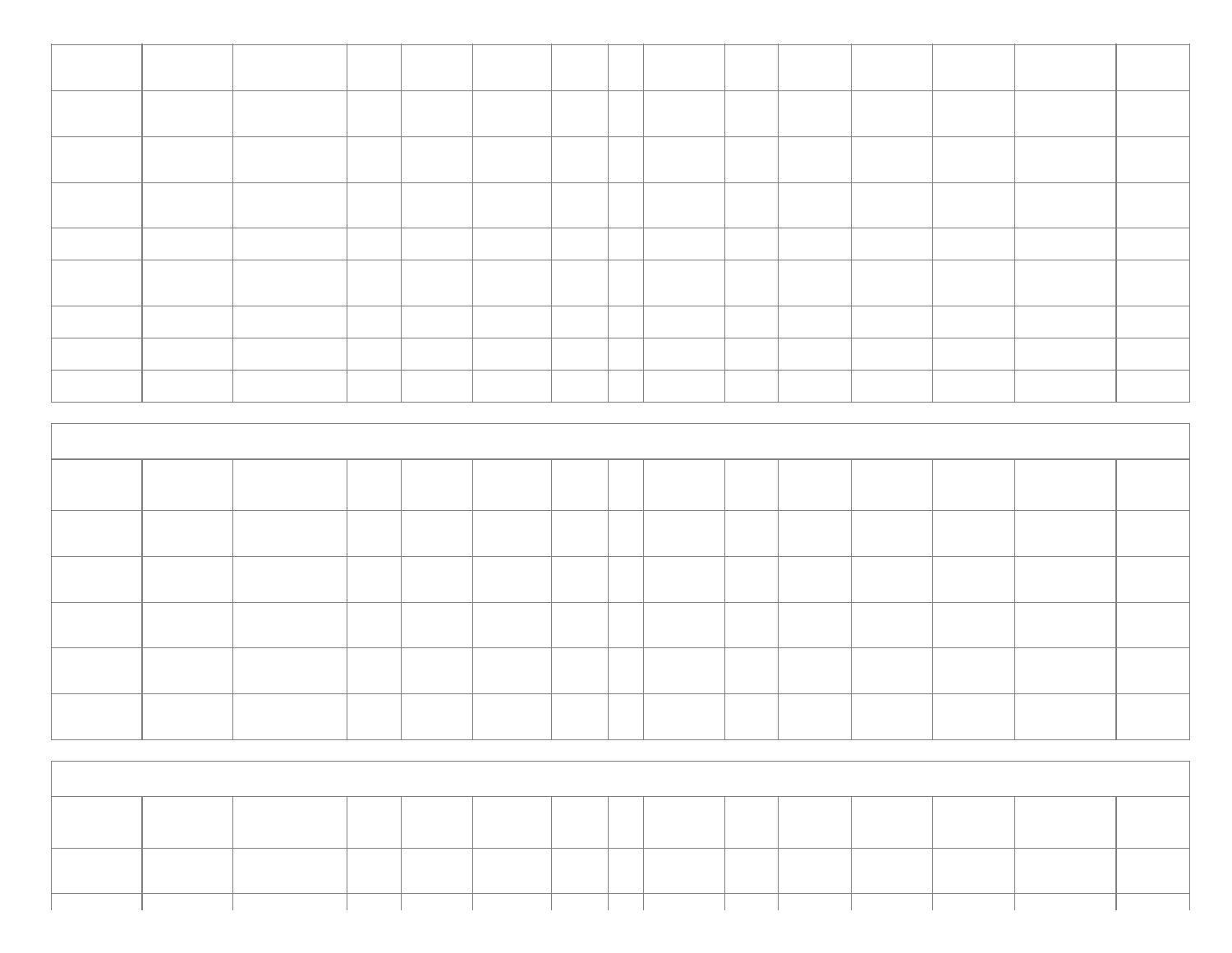|  |  |  | R<br>.<br>. .<br>.<br>$\sim$ $\sim$ $\sim$ |  | .<br>1 I R<br>. . |  |  |  |
|--|--|--|--------------------------------------------|--|-------------------|--|--|--|
|  |  |  |                                            |  |                   |  |  |  |

|                |                                                                                                                                                                        |  |                                |  | 6PDOO *URXS a 8OWLPDWH a -XQLRU a                   |  |                                                                        |  |  |
|----------------|------------------------------------------------------------------------------------------------------------------------------------------------------------------------|--|--------------------------------|--|-----------------------------------------------------|--|------------------------------------------------------------------------|--|--|
|                | $3/$ 8 (0 (17 <sub>3</sub> /\$8 <sub>8</sub> (0 (17 <sub>5</sub> /\$5287,1(7,76(8.25)(175 <sub>5</sub> 678',2<br>1\\ 0 (175 <sub>8</sub> 7(*25 <sub>3</sub> /\$678',2) |  |                                |  |                                                     |  |                                                                        |  |  |
| $7 +$          | 30DWLQX28 0\$'(0)                                                                                                                                                      |  | -XVW 'DQFLQ<br>'DQFH<br>6WXGLR |  |                                                     |  | + LS + RS $_{\text{LIR XIS}}^{\text{6PDQQ}}$ 8 O W L P D W H X Q L R U |  |  |
| 5'             | $30DWLQXP6+, 21, 67$                                                                                                                                                   |  | -XVW 'DQFLQ<br>'DQFH<br>6WXGLR |  | $-D$ ]]                                             |  | <sup>6</sup> PDOO <sub>8</sub> OWLPDW+XQLRU                            |  |  |
| 1 <sup>1</sup> | $30DW L Q \times P (9(1 2")6$                                                                                                                                          |  | -XVW 'DQFLQ<br>'DQFH<br>6WXGLR |  | $ $ & RQWHPS RPD $\mathcal{O}_S$ & OWLP DW + KQLR U |  |                                                                        |  |  |
| 67             | $30DWLQ$ $8B1$ : $7+$ \$ + (;                                                                                                                                          |  | -XVW 'DQFLQ<br>'DQFH<br>6WXGLR |  | 7D S                                                |  |                                                                        |  |  |

|    |                  |                                                                                                                                                                                                                                                                                                                                                |  |                                        |  | 6PDOO *URXS a 8DHWQ PaDWH a 7 |  |  |  |
|----|------------------|------------------------------------------------------------------------------------------------------------------------------------------------------------------------------------------------------------------------------------------------------------------------------------------------------------------------------------------------|--|----------------------------------------|--|-------------------------------|--|--|--|
|    |                  | $3/5 & 0(173/58)(0(175287,1(7,\frac{1}{16825}(\frac{678}{150}(\frac{2}{150}(\frac{678}{150}(\frac{2}{8}(\frac{678}{150}(\frac{2}{15}(\frac{678}{150}(\frac{2}{15}(\frac{678}{150}(\frac{2}{15}(\frac{6}{15}(\frac{6}{15}(\frac{6}{15}(\frac{6}{15}(\frac{6}{15}(\frac{6}{15}(\frac{6}{15}(\frac{6}{15}(\frac{6}{15}(\frac{6}{15}(\frac{6}{15}$ |  |                                        |  |                               |  |  |  |
| 67 | +LJK 3ODW-L6QXP7 |                                                                                                                                                                                                                                                                                                                                                |  | 7KH 6SDFH DW<br>3 U R M H F W<br>'DQFH |  | │&RQWHP\$R\$HRWS8OWLPDWEHHQ   |  |  |  |

|    |                                                                                                                                                                                                                              |  |                                      |  | /DUJH *URXS a & RP SHHHWQL&W LYH a 7 |  |                                                                                                                                                                                                                                                                                                                                                                                                                                                                            |  |  |
|----|------------------------------------------------------------------------------------------------------------------------------------------------------------------------------------------------------------------------------|--|--------------------------------------|--|--------------------------------------|--|----------------------------------------------------------------------------------------------------------------------------------------------------------------------------------------------------------------------------------------------------------------------------------------------------------------------------------------------------------------------------------------------------------------------------------------------------------------------------|--|--|
|    | $3/ \$\& (0.0173)_{3/ \$\& (0.0175287,1(7,76)(8.25)(175\times 678',2 678',2 678',16857(*25\times 678',2 678',2 678'')1\& 2' (175\times 676\times 676\times 6767\times 3(100\times 678'')7\times 3(100\times 678'')7\times 3$ |  |                                      |  |                                      |  |                                                                                                                                                                                                                                                                                                                                                                                                                                                                            |  |  |
|    | $30DWLQ$ & 267 7 $\bar{4}$ \$                                                                                                                                                                                                |  | 7RQ/DV<br><b>SFDGHP\RIO</b><br>'DOFH |  |                                      |  | $-D$ ]] $\begin{array}{c} \begin{array}{c} \end{array}$ $\begin{array}{c} \end{array}$ $\begin{array}{c} \end{array}$ $\begin{array}{c} \end{array}$ $\begin{array}{c} \end{array}$ $\begin{array}{c} \end{array}$ $\begin{array}{c} \end{array}$ $\begin{array}{c} \end{array}$ $\begin{array}{c} \end{array}$ $\begin{array}{c} \end{array}$ $\begin{array}{c} \end{array}$ $\begin{array}{c} \end{array}$ $\begin{array}{c} \end{array}$ $\begin{array}{c} \end{array}$ |  |  |
| 67 | + L J K 3 O D $\sqrt{\frac{36}{5}}Q(\frac{7}{5})$ , 1 7 1 2                                                                                                                                                                  |  | 7RQ\DV<br><b>SFDGHP\RIO</b><br>'DQFH |  |                                      |  | + LS + RS $/$ D U JH <sub>2</sub> R P S H W L W TH HHQ                                                                                                                                                                                                                                                                                                                                                                                                                     |  |  |

|       |                                                                                                                                                                                                                                                                                                                                                                                                                                                                          |                                                                                                                   |                                        |  |         |           |                                                                      | /DUJH *URXS a 3HUIRUPDQFH a 3HWLWH a |    |
|-------|--------------------------------------------------------------------------------------------------------------------------------------------------------------------------------------------------------------------------------------------------------------------------------------------------------------------------------------------------------------------------------------------------------------------------------------------------------------------------|-------------------------------------------------------------------------------------------------------------------|----------------------------------------|--|---------|-----------|----------------------------------------------------------------------|--------------------------------------|----|
|       |                                                                                                                                                                                                                                                                                                                                                                                                                                                                          | $3/3 \& (0.173)(3 \& (0.175287,1(-7.76825)(175287,1(-7.76825)(175256)(1752566))\times 10^{-3} (1752)(1752566)$    |                                        |  |         |           |                                                                      |                                      |    |
|       | +LJK *R $\left  \bigcirc \frac{7}{5} \bigcirc \frac{1}{1} \bigcirc \frac{7}{1} \bigcirc \frac{2}{5} \bigcirc \frac{5}{1} \bigcirc \frac{1}{1} \bigcirc \frac{1}{1} \bigcirc \frac{2}{1} \bigcirc \frac{3}{1} \bigcirc \frac{1}{1} \bigcirc \frac{1}{1} \bigcirc \frac{3}{1} \bigcirc \frac{4}{1} \bigcirc \frac{1}{1} \bigcirc \frac{1}{1} \bigcirc \frac{3}{1} \bigcirc \frac{4}{1} \bigcirc \frac{1}{1} \bigcirc \frac{1}{1} \bigcirc \frac{4}{1} \bigcirc \frac{3}{1$ |                                                                                                                   | , Q OR W L R Q<br>'DQFH<br>& H Q W H U |  |         |           | $\sqrt{U}$ ULFD $O_{*IIR}^{D}$ UJH <sub>3</sub> HUIRU PD Q3FHMV LW H |                                      |    |
| 67    | + L J K * R D%G(/, (9 ( 7 7 \$                                                                                                                                                                                                                                                                                                                                                                                                                                           |                                                                                                                   | $Q$ ORWLRQ <sup>*</sup><br>'DOFH       |  | $-D$ ]] | * U R XIS | /DUJ H3HUIRUPDQ3FHHWLWH                                              |                                      |    |
| KWWSV |                                                                                                                                                                                                                                                                                                                                                                                                                                                                          | XOCWDDFDHWFRIMORUXHLOLH FRP DOFEKLODPWRLGBX100SHFNPOSFBWOHLDERSORRUW 5HSRURWS6WHSHXO2WMHURDUO6OW7XGLRV ORFDWLRQ,G |                                        |  |         |           |                                                                      |                                      | ķF |